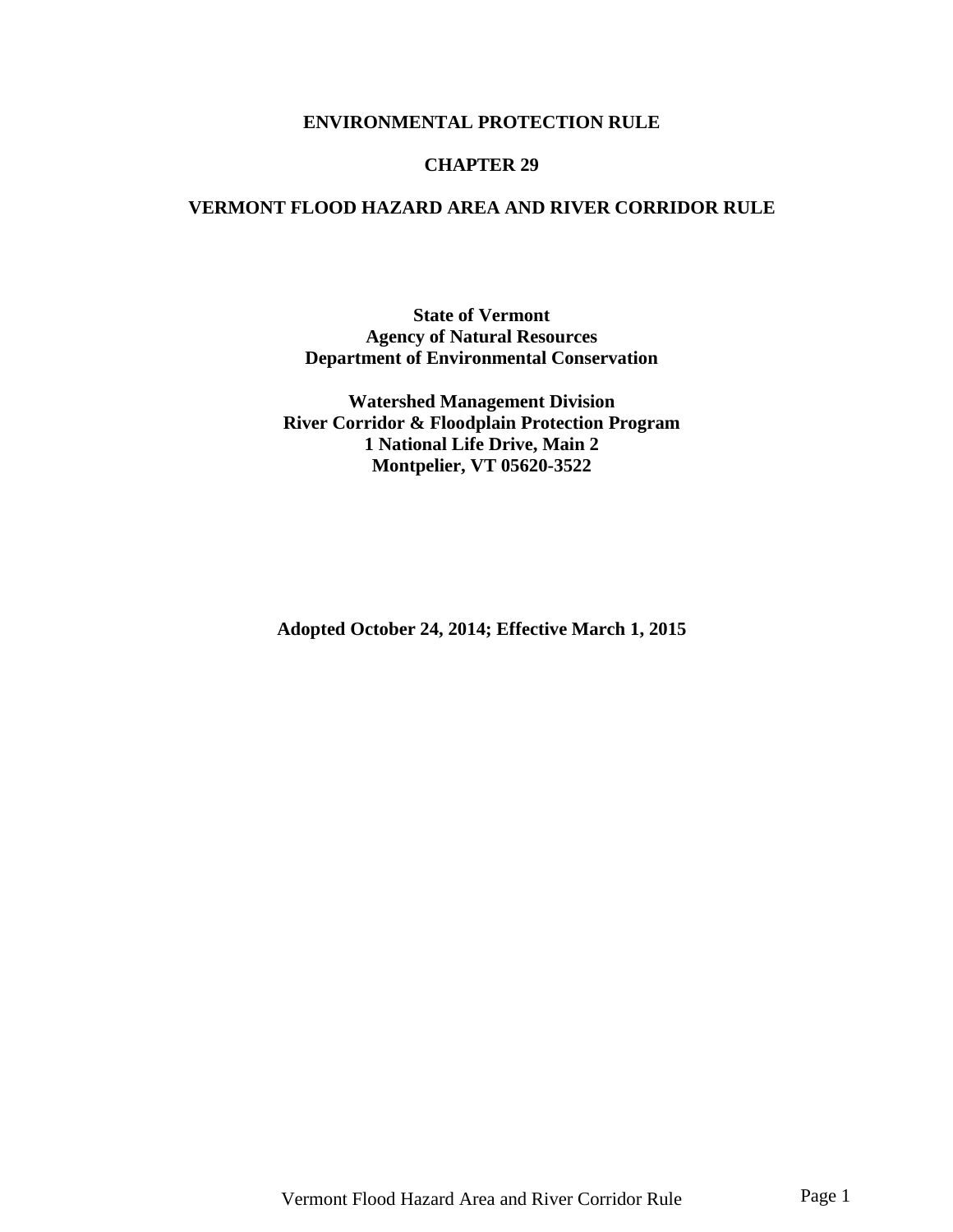# **Vermont Flood Hazard Area and River Corridor Rule**

#### **Contents**

# **Subchapter 1 – Purpose; Policy; Authority; Enforcement**

### **Subchapter2 - Definitions**

| $$29-201$ |  |
|-----------|--|
|           |  |

# **Subchapter 3 - Applicability; Exemptions; Prohibitions**

# **Subchapter 4 - Standards for Issuance of a Flood Hazard Area & River Corridor Permit**

|  |  | §29-401 Standards for Issuance of an Individual Permit or Authorization under a General Permit . 12 |
|--|--|-----------------------------------------------------------------------------------------------------|
|  |  |                                                                                                     |

# **Subchapter 5 - General Permits; Administration**

| §29-504 Duration of General Permit and Authorizations Under the General Permit 18 |  |
|-----------------------------------------------------------------------------------|--|
|                                                                                   |  |
|                                                                                   |  |
|                                                                                   |  |
|                                                                                   |  |

# **Subchapter 6 - Individual Permits**

| $$29-601$ |  |  |  |
|-----------|--|--|--|
|-----------|--|--|--|

# **Subchapter 7 - Appeals**

| <b>Subchapter 8 - Transition</b> |
|----------------------------------|
|                                  |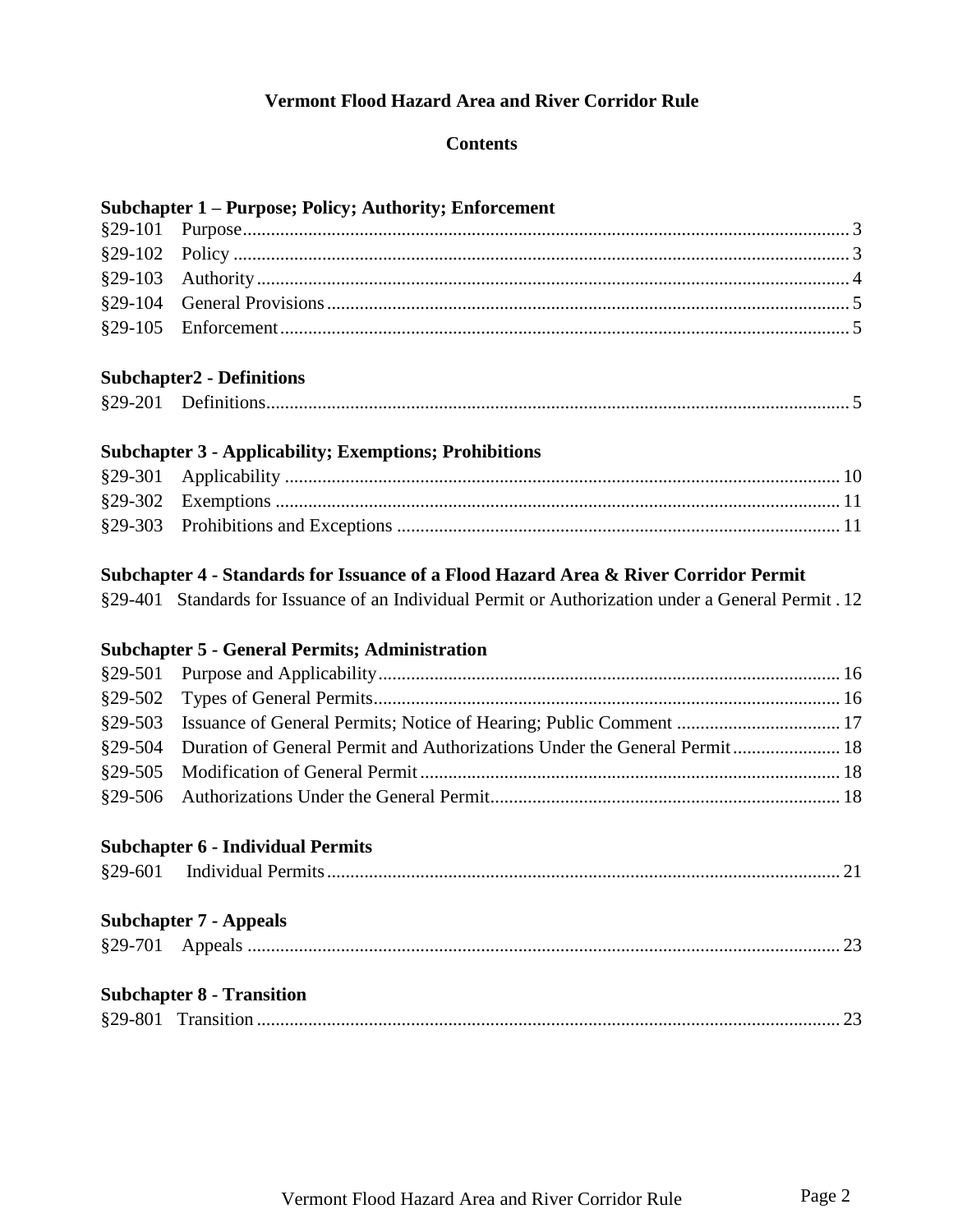### **Subchapter 1 - Purpose; Policy; Authority; Enforcement**

#### <span id="page-2-0"></span>**§29-101 Purpose**

The purpose of this Rule is to:

- (a) Clarify how the state of Vermont will regulate development exempt from municipal regulation in flood hazard areas and river corridors to ensure compliance with National Flood Insurance Program (NFIP) criteria and enhance flood resilience.
- (b) Avoid and minimize the loss of life and property, the disruption of commerce, the impairment of the tax base, and the extraordinary public expenditures and demands on public services that result from flooding.
- (c) Ensure that the selection, design, creation, and use of development exempt from municipal regulation and located in flood hazard areas and river corridors is safe and accomplished in a manner that is consistent with the public health, safety, and welfare, and does not impair stream equilibrium, floodplain services, or the river corridor.

#### <span id="page-2-1"></span>**§29-102 Policy**

(a) Flood events are Vermont's most frequent and costly type of natural disaster. Historic floodplain encroachments and flood mitigation approaches have either maintained or increased the State's flood vulnerability over time.

A majority of communities in Vermont are enrolled in NFIP and are required to adopt and enforce minimum NFIP regulatory standards. It is the policy of the State to ensure that Vermont communities remain in good standing with NFIP. The Vermont Agency of Natural Resources (Agency or ANR) provides municipalities and agencies of state government regulatory technical assistance in evaluating land development proposals in designated flood hazard areas and river corridors.

NFIP minimum standards seek to reduce the risk to new structures in the flood hazard area, but do not provide an adequate means of protecting the beneficial functions of the floodplain resource or development that is already located within floodplains. In addition, NFIP maps and standards do not recognize the dynamic processes that take place within the river corridor that are essential to maintain floodplain function. Undeveloped floodplains and river corridors provide a suite of social, economic, and ecological benefits.

(b) It is the policy of the state of Vermont to balance the need to protect new and existing investments from flood hazards with the need to protect natural and beneficial floodplain functions to reduce property loss and damage. (10 V.S.A. § 751, 10 V.S.A. § 1421). Improvements on property within flood hazard areas and river corridors are highly vulnerable to flood damage. Encroachments in flood hazard areas and river corridors result in cumulative degradation of natural floodplain function leading to increased flood elevations, velocities, and river instability.

The State recognizes that flood hazard vulnerability is due to loss of natural and beneficial floodplain functions and it is in the interest of the State to protect and restore floodplain function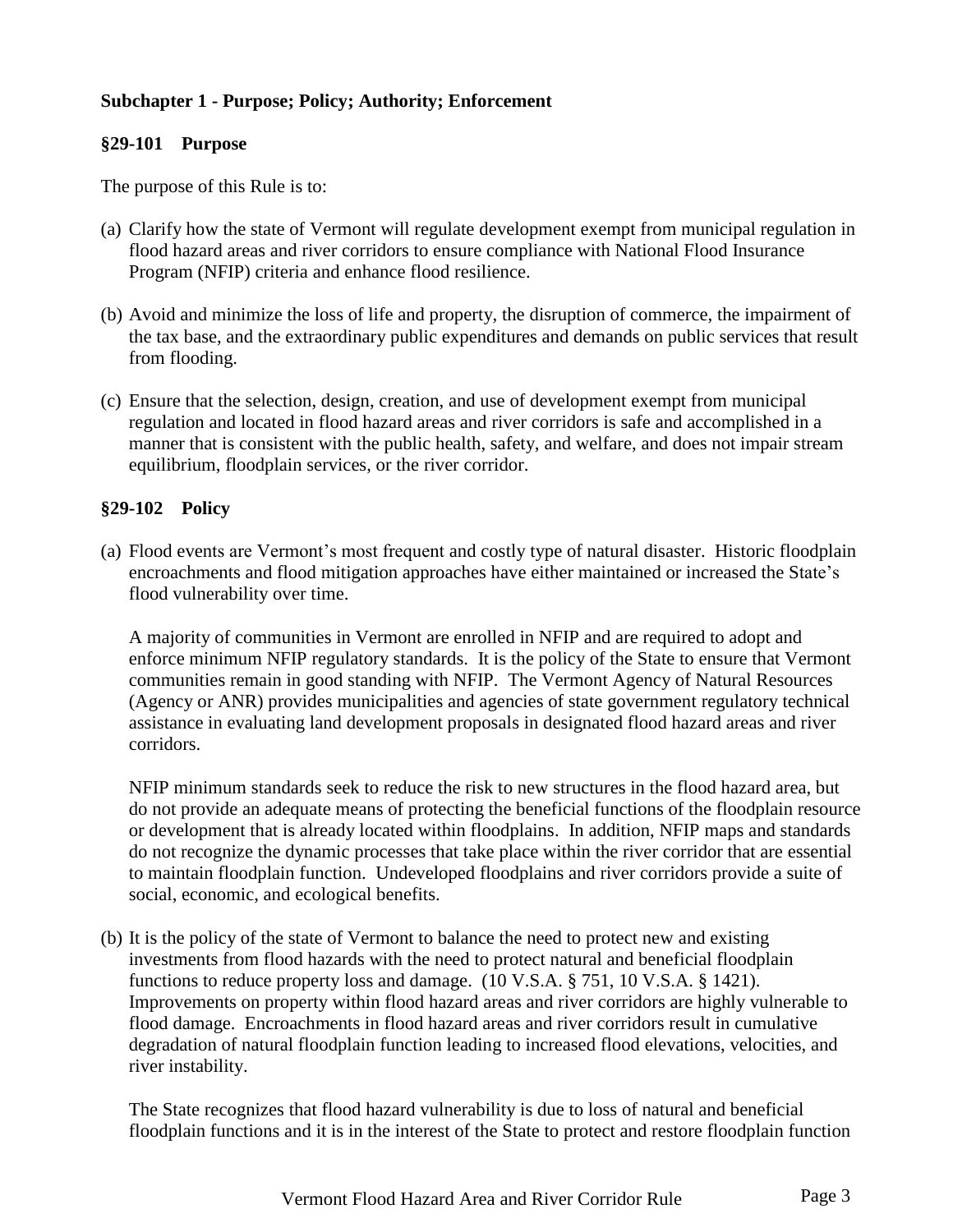to the maximum extent possible. Floodplain functions that reduce flood hazards include attenuation of flood flows, storage of sediment and debris, water quality protection, and groundwater infiltration. Over the last two centuries, humans have attempted to secure investments located in floodplains by employing channel management practices, such as riverbank armoring, straightening, dredging, and berming. Combined with the effects of changing land uses, these practices have created a degraded condition in many Vermont rivers and streams where flows are largely kept within the channel, resulting in increased stream power and reduced access to floodplains. Loss of floodplain access can trigger physical instability in a river system and lead to greater sensitivity to erosion hazards such as bank failures, dramatic changes in stream path, enlargement of the channel, and severe flood damages. NFIP maps and regulations fail to consider loss of floodplain access, which exacerbates the problem. Protection of the river corridor provides rivers and streams with the lateral space necessary to maintain or reestablish floodplain access and stability through natural, physical processes.

(c) It is in the interest of the State to promote and encourage infill and redevelopment of designated centers and to discourage encroachments in undeveloped flood hazard areas and river corridors that provide for floodwater and sediment storage.

### <span id="page-3-0"></span>**§29-103 Authority**

- (a) This Rule shall apply to all development that is exempt from municipal regulation and that is:
	- (1) Located within a flood hazard area or river corridor of a municipality that has adopted a flood hazard bylaw or ordinance under 24 V.S.A. Chapter 117, or
	- (2) A state-owned or operated institution or facility that is located within a flood hazard area or river corridor, regardless of whether the municipality in which the institution or facility is located has adopted a flood hazard bylaw or ordinance. (10 V.S.A. § 754(a)(1)).
- (b) This Rule may establish requirements that exceed the requirements of NFIP for uses exempt from municipal regulation, provided the purpose of the requirements that exceed NFIP is to prevent or limit a risk of harm to life, property, or infrastructure from flooding. (10 V.S.A. § 754(c)).
- (c) This Rule is adopted by ANR pursuant to 10 V.S.A. § 754 to meet or exceed NFIP regulations, 44 C.F.R. §§ 59 and 60.
- (d) This Rule applies to development exempt from municipal regulation in designated flood hazard areas identified in the most current flood insurance studies and on maps published by the Department of Homeland Security, Federal Emergency Management Agency (FEMA), and NFIP, and provided by the Secretary of Natural Resources pursuant to 10 V.S.A. § 753.
- (e) This Rule applies to development exempt from municipal regulation in river corridors as delineated by the Agency.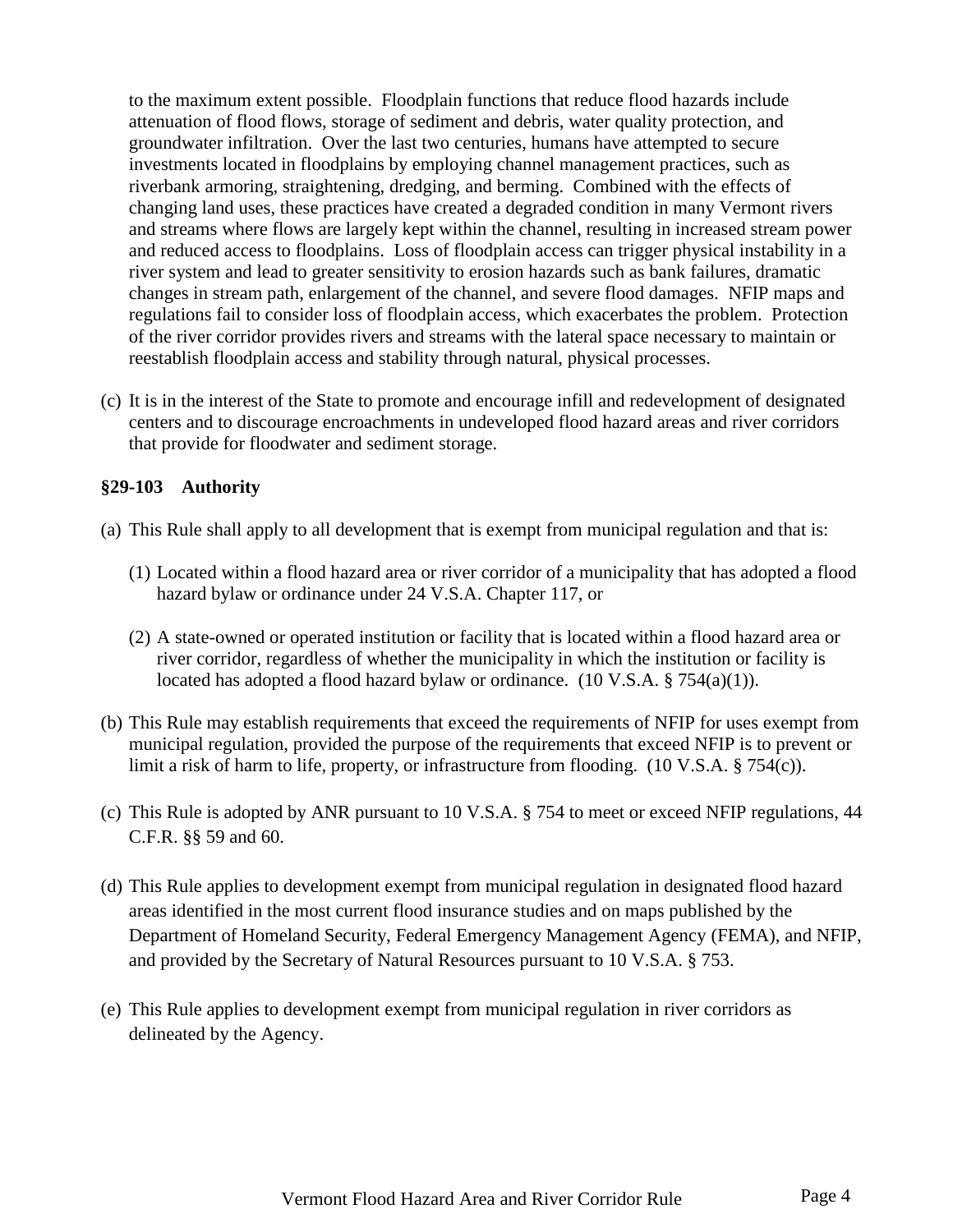#### <span id="page-4-0"></span>**§29-104 General Provisions**

- (a) The provisions of this Rule shall not affect the requirement to comply with any other local, state, or federal laws or regulations. Where this Rule imposes a greater restriction on the activities regulated herein, the provisions herein shall take precedence.
- (b) All permits issued under this Rule shall require that the permittee receive all other necessary permits from state and federal agencies before work may begin.
- (c) If any portion of this Rule is held unconstitutional or invalid by a competent court, the remainder of this Rule shall not be affected.
- (d) This Rule does not imply that land outside of the areas covered by this Rule will be free from flood or fluvial erosion damages. This Rule shall not create liability on the part of the state of Vermont or any state official or employee thereof, for any flood damage that results from reliance on this Rule, or any administrative decision made consistent with this Rule.

#### <span id="page-4-1"></span>**§29-105 Enforcement**

Violations of this Rule are subject to enforcement under applicable Vermont law including, 10 V.S.A. Chapter 32 and 10 V.S.A. Chapters 201 and 211. Failure to comply with the requirements of this Rule as outlined in a general or individual permit shall constitute a violation of this Rule.

#### **Subchapter 2 – Definitions**

#### <span id="page-4-2"></span>**§29-201 Definitions**

For the purposes of this Rule, the following terms shall have the specified meaning. If a term is not defined, it shall have its common meaning.

*"Accessory structure"* means a structure which is: (1) detached from and clearly incidental and subordinate to the principal use of or structure on a lot, (2) located on the same lot as the principal structure or use, and (3) clearly and customarily related to the principal structure or use.

*"Agency"* **or** *"ANR"* means the Vermont Agency of Natural Resources.

*"Base flood"* means the flood having a one percent chance of being equaled or exceeded in any given year.

*"Base Flood Elevation" (BFE)* means the elevation of the water surface elevation resulting from a flood that has a one percent chance of equaling or exceeding that level in any given year. On the Flood Insurance Rate Map the elevation is usually in feet, in relation to the National Geodetic Vertical Datum of 1929, the North American Vertical Datum of 1988, or other datum referenced in the Flood Insurance Study report, or the average depth of the base flood, usually in feet, above the ground surface.

*"Basement"* means any area of a building having its floor elevation below ground level on all sides, including crawlspaces.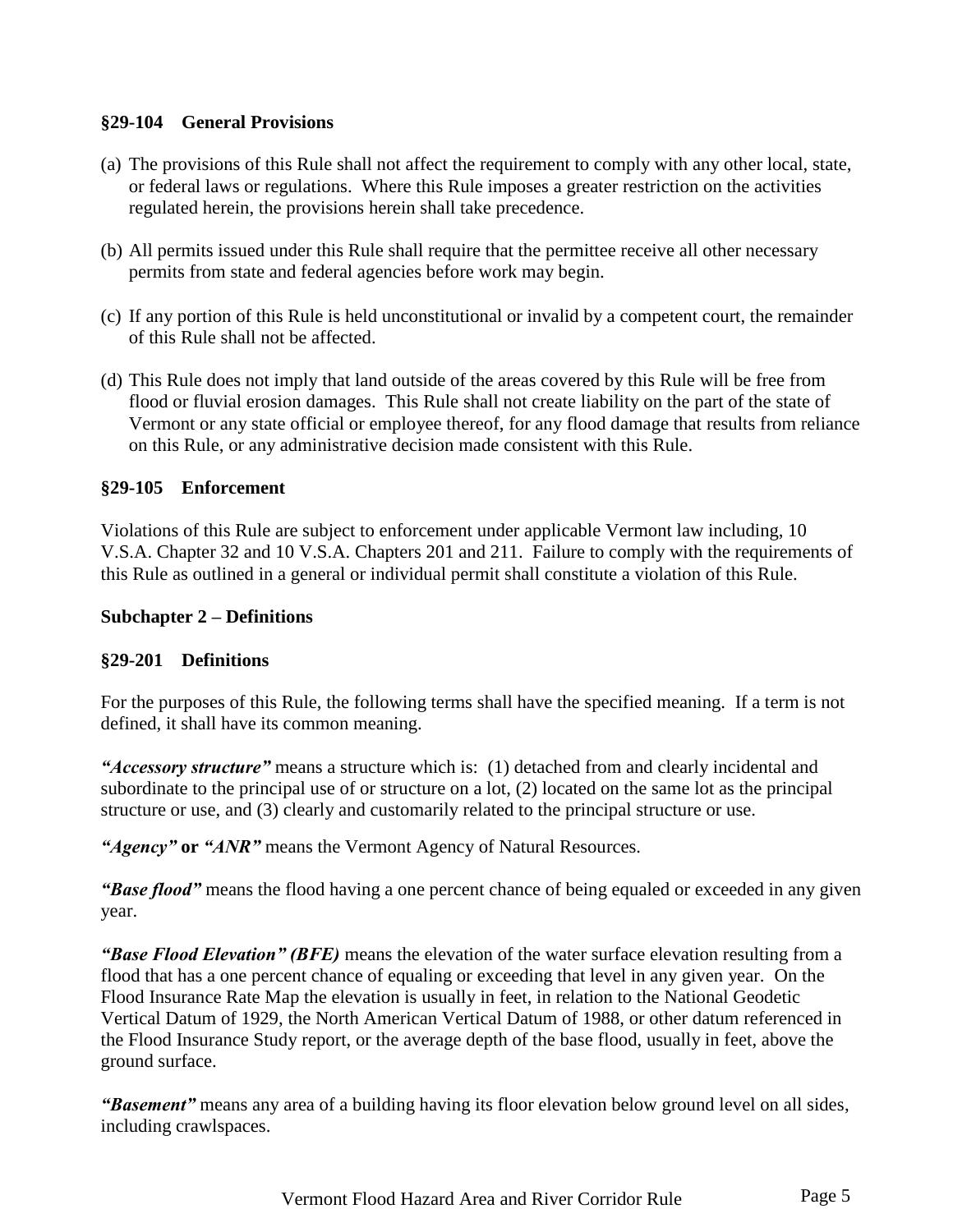*"BFE"* see Base Flood Elevation.

*"Channel"* means an area that contains continuously or periodic flowing water that is confined by banks and a streambed.

*"Compensatory storage"* means a volume not previously used for flood storage and which shall be incrementally equal to the theoretical volume of flood water at each elevation, up to and including the base flood elevation, which would be displaced by the proposed project. Such compensatory volume shall have an unrestricted hydraulic connection to the same waterway or water body. Further, with respect to waterways, such compensatory volume shall be provided within the same reach of the river, stream, or creek.

*"Construction trailer"* means a vehicle which is: (1) built on a single chassis; (2) 500 square feet or less when measured at the largest horizontal projection; (3) designed to be self-propelled or permanently towable; and (4) designed for use as a temporary office facility used to support managing a construction project, and not as a permanent structure.

*"Critical facility"* means development exempt from municipal regulation that is state-owned and operated and vital to public health and safety or a facility regulated under 30 V.S.A. § 248. For the purposes of this definition state-owned and operated facilities include facilities that provide services or functions related to public health and safety during emergency response and recovery and facilities that must be protected to a higher standard to protect public health and safety.

*"Designated center"* means a downtown, village center, new town center, growth center, or neighborhood development area designated pursuant to 24 V.S.A. chapter 76A.

*"Development"* means any human-made change to improved or unimproved real estate, including buildings or other structures, mining, dredging, filling, grading, paving, excavation or drilling operations, or storage of equipment or materials.

*"Development exempt from municipal regulation"* means the following for the purposes of this Rule: development and substantial improvements to structures that a municipality is prohibited by law from regulating, including: (1) public utility power generating plants and transmission facilities regulated under 30 V.S.A. § 248 (24 V.S.A. § 4413(b)), (2) telecommunications facilities regulated under 30 V.S.A. § 248a (30 V.S.A. § 248a(h)), (3) accepted agricultural practices and silvicultural practices, including farm structures as defined by 24 V.S.A. § 4413(d)(1) (24 V.S.A. § 4413(d)), and (4) state-owned and operated institutions and facilities (24 V.S.A. § 4413(a)(2)).

*"Farm production area"* means the part of a farm that includes the animal confinement area, the manure storage area, the feed storage area, the waste containment areas, washing or processing areas, the fertilizer and pesticide storage areas, and areas used for the storage, handling, treatment, or disposal of mortalities.

*"FEMA"* means the Federal Emergency Management Agency.

*"Fill"* means any placed material that permanently changes the natural grade, increases the elevation, or diminishes the flood storage capacity at a site. Temporary storage of material is not considered fill.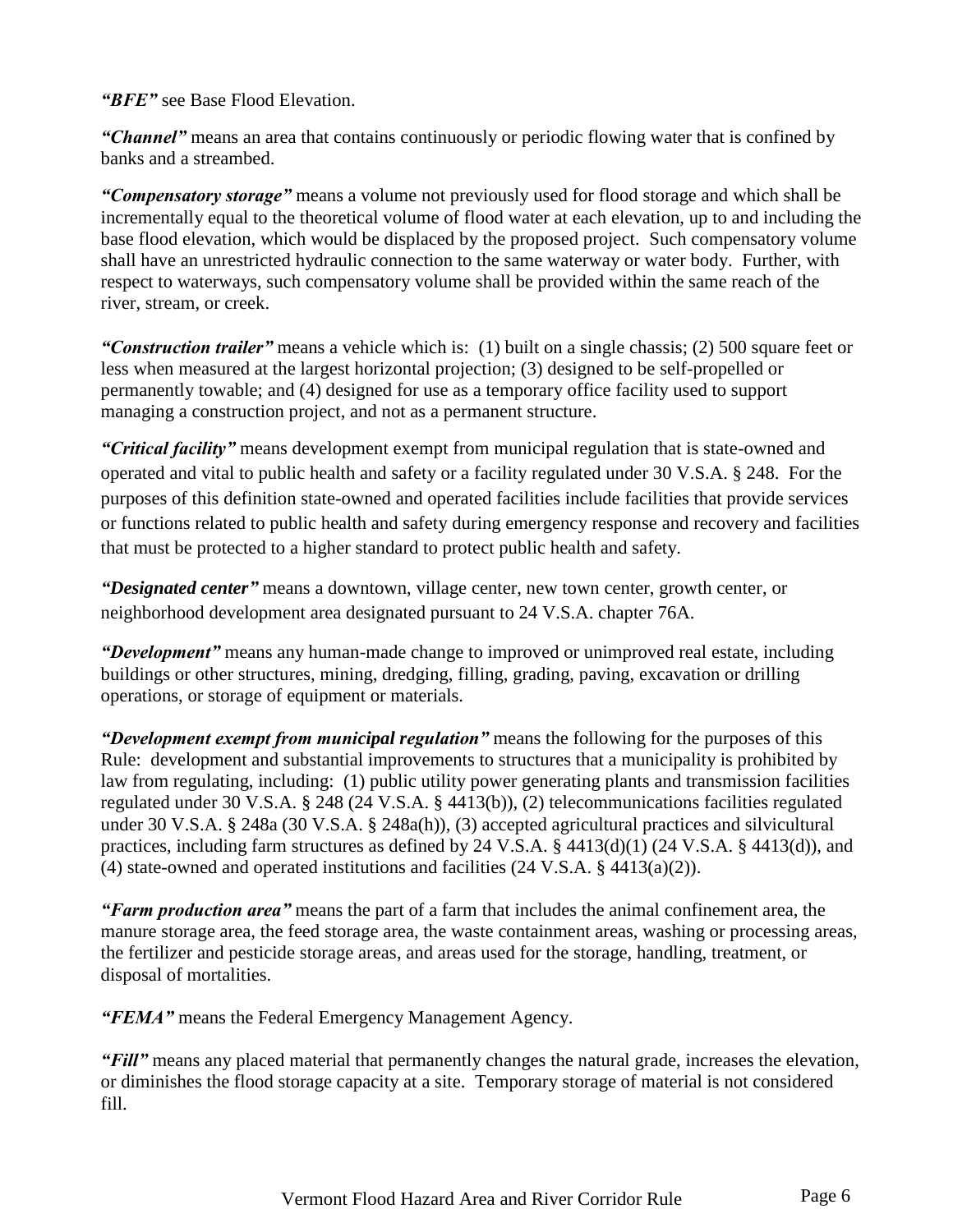*"FIRM"* see Flood Insurance Rate Map.

*"Flood"* means (1) a general and temporary condition of partial or complete inundation of normally dry land areas from: (A) the overflow of inland or tidal waters; (B) the unusual and rapid accumulation or runoff of surface waters from any source; or (C) mudslides which are proximately caused by flooding and are akin to a river of liquid and flowing mud on the surfaces of normally dry land areas, as when earth is carried by a current of water and deposited along the path of the current; or (2) the collapse or subsidence of land along the shore of a lake or other body of water as a result of erosion or undermining caused by waves or currents of water exceeding anticipated cyclical levels or suddenly caused by an unusually high water level in a natural body of water, accompanied by a severe storm, or by an unanticipated force of nature, such as flash flood or abnormal tidal surge, or by some similarly unusual and unforeseeable event which results in flooding.

*"Floodplain"* means any land area susceptible to being inundated by water from any source (see definition of *"Flood").*

*"Flood fringe***"** means the area that is outside of the floodway but still inundated by the designated base flood (the flood having a one percent chance of being equaled or exceeded in any given year).

*"Flood hazard"* means those hazards related to inundation damages.

*"Flood hazard area***"** means the land in the floodplain within a community subject to a one percent or greater chance of flooding in any given year. The term has the same meaning as "area of special flood hazard" under 44 C.F.R. § 59.1.

*"Flood Insurance Rate Map" (FIRM)* means an official map of a community, on which the Federal Insurance Administrator has delineated both the special flood hazard areas and the risk premium zones applicable to the community.

*"Flood insurance study"* means an examination, evaluation, and determination of flood hazards and, if appropriate, the corresponding water surface elevations or an examination, evaluation, and determination of mudslide (i.e., mudflow) and/or flood related erosion hazards.

*"Flood proofing"* means any combination of structural and non-structural additions, changes, or adjustments to structures which reduce or eliminate flood damage to real estate or improved real property, water and sanitary facilities, structures, and their contents.

*"Floodway"* means the channel of a river or other watercourse and the adjacent land areas that must be reserved in order to discharge the base flood without cumulatively increasing the water surface elevation more than one foot at any point. Flood hazard areas and floodways may be shown on separate map panels.

*"Fluvial erosion hazards"* means those hazards related to the erosion or scouring of riverbeds and banks during high flow conditions of a river.

*"Functionally dependent use***"** means a use which cannot perform its intended purpose unless it is located or carried out in close proximity to water (e.g., bridges and culverts).

*"Historic structure"* means any structure that is: (1) listed individually in the National Register of Historic Places (a listing maintained by the Department of the Interior) or preliminarily determined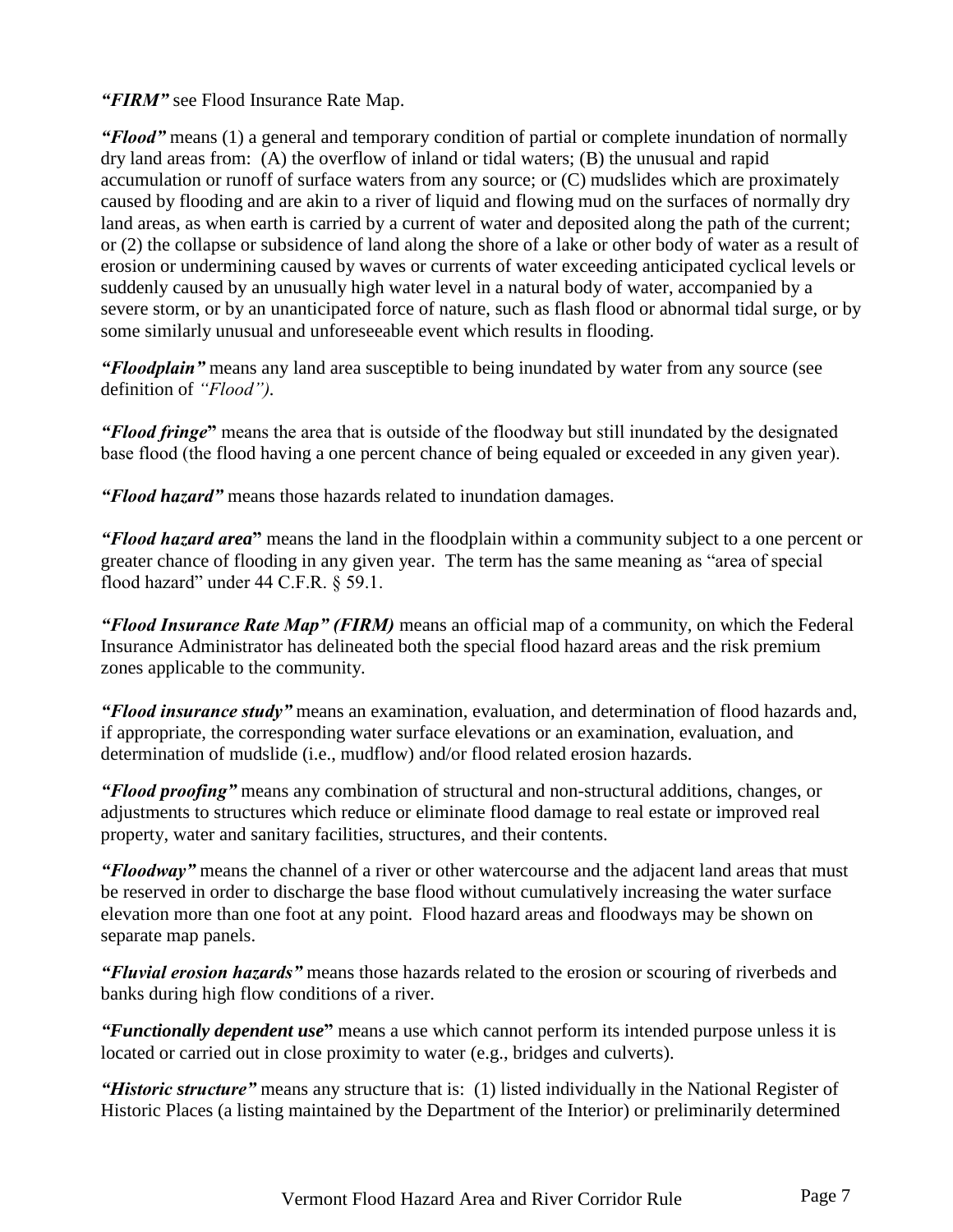by the Secretary of the Interior as meeting the requirements for individual listing on the National Register; (2) certified or preliminarily determined by the Secretary of the Interior as contributing to the historical significance of a registered historic district or a district preliminarily determined by the Secretary to qualify as a registered historic district; (3) individually listed on a state inventory of historic places in states with historic preservation programs which have been approved by the Secretary of the Interior; or (4) individually listed on a local inventory of historic places in communities with historic preservation programs that have been certified either: (A) by an approved state program as determined by the Secretary of the Interior or (B) directly by the Secretary of the Interior in states without approved programs.

*"Infill development*" means, for the purposes of designated centers, construction , installation, modification, renovation, or rehabilitation of land, interests in land, buildings, structures, facilities, or other improvements in an area that was not previously developed but is surrounded by existing development. For the purposes of farm production areas, infill development means construction on a vacant area within the farm production area.

**"***Letter of Map Amendment" (LOMA***)** is a letter issued by FEMA officially removing a structure or lot from the flood hazard area based on information provided by a certified engineer or surveyor. This is used where structures or lots are located above the base flood elevation and have been inadvertently included in the mapped special flood hazard area.

*"Lowest floor"* means the lowest floor of the lowest enclosed area of a building, including the basement, except an unfinished or flood resistant enclosure, usable solely for parking of vehicles, building access, or storage in an area other than a basement area is not considered a building's lowest floor provided that such enclosure is not built so as to render the structure in violation of the applicable non-elevation design requirements of 44 C.F.R. § 60.3.

*"New construction"* means structures for which the *start of construction* commenced on or after the effective date of the floodplain management regulation adopted by the community and includes any subsequent improvements to such structures.

*"NFIP"* means the National Flood Insurance Program.

*"Public water access"* means a state-owned access to a water of the State and, except for toilet facilities, shall not include structures as defined in this Rule.

*"Recreational vehicle"* means a vehicle which is: (1) built on a single chassis; (2) 400 square feet or less when measured at the largest horizontal projection; (3) designed to be self-propelled or permanently towable by a light duty truck; and (4) designed primarily not for use as a permanent dwelling but as a temporary living quarters for recreational, camping, travel, or seasonal use.

*"Redevelopment"* means construction, installation, modification, renovation, or rehabilitation of land, interests in land, buildings, structures, facilities, or other improvements in a previously developed area within a designated center or farm production area. The term includes substantial improvements and repairs to substantially damaged buildings.

*"Replacement structure"* means a new building placed in the same location, footprint, and orientation as the pre-existing building.

*"River corridor"* means the land area adjacent to a river that is required to accommodate the dimensions, slope, planform, and buffer of the naturally stable channel and that is necessary for the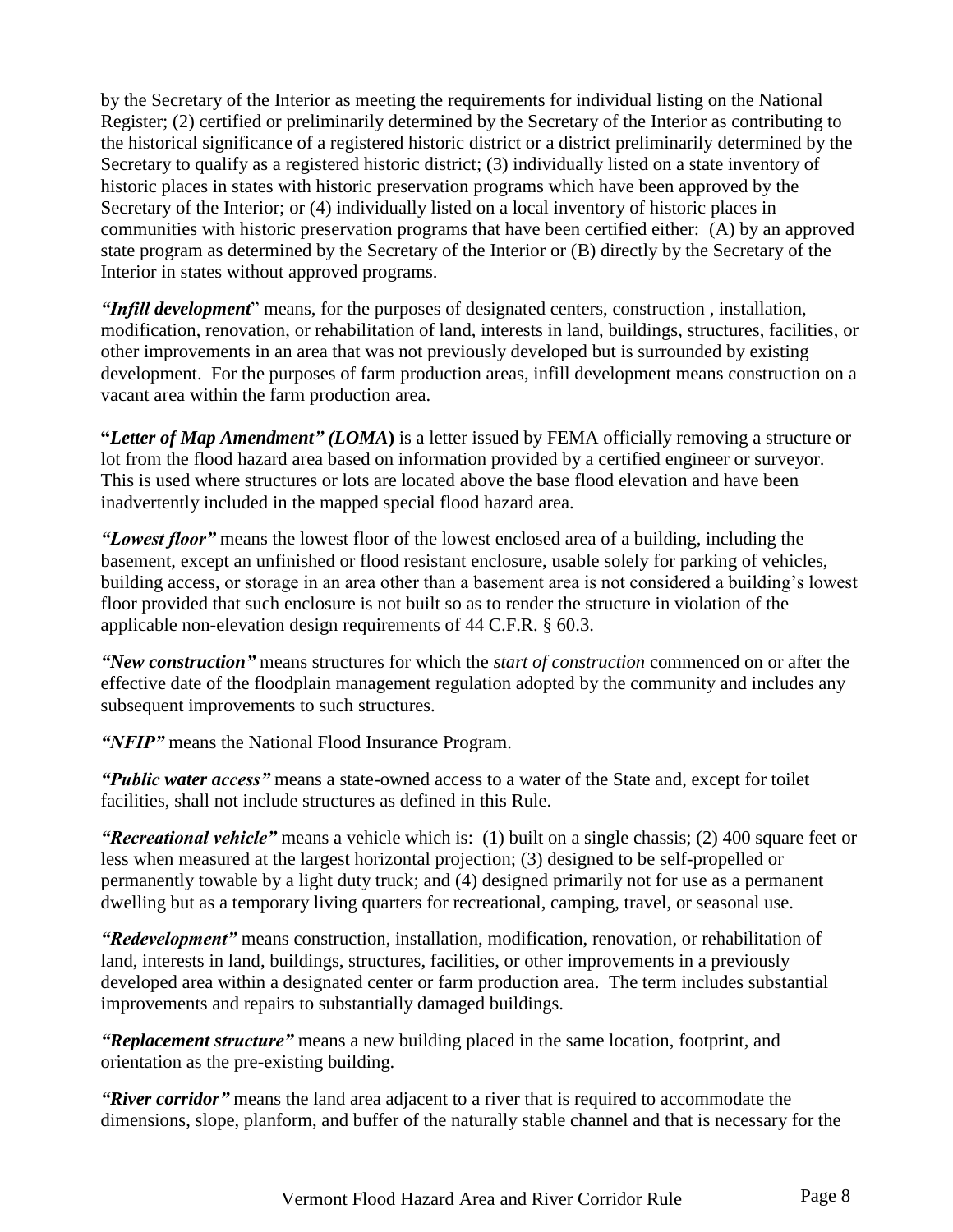natural maintenance or natural restoration of a dynamic equilibrium condition and for minimization of fluvial erosion hazards, as delineated by the Agency in accordance with river corridor protection procedures. (10 V.S.A. § 1422(12)).

*"Secretary"* means the Secretary of Natural Resources or his or her authorized representative.

*"Special flood hazard area"* is synonymous with "flood hazard area" and "area of special flood hazard" (44 C.F.R. § 59.1), and is the floodplain within a community subject to a one percent or greater chance of flooding in any given year. This area is usually labeled Zone A, AO, AH, AE, or A1-30 in the most current flood insurance studies and on the maps published by FEMA. Base flood elevations have not been determined in Zone A where the flood risk has been mapped by approximate methods. Base flood elevations are shown at selected intervals on maps of special flood hazard areas that are determined by detailed methods. Please note, where floodways have been determined they may be shown on separate map panels from the Flood Insurance Rate Maps.

*"Start of construction"* includes substantial improvements, and means the date the building permit was issued provided the actual start of construction, repair, reconstruction, rehabilitation, addition placement, or other improvement was within 180 days of the permit date. The actual start means either the first placement of permanent construction of a structure on a site, such as the pouring of slab or footings, the installation of piles, the construction of columns, or any work beyond the stage of excavation. Permanent construction does not include land preparation, such as clearing, grading and filling; nor does it include the installation of streets and/or walkways; nor does it include excavation for a basement, footing, piers, or foundations or the erection of temporary forms; nor does it include the installation on the property of accessory buildings, such as garages or sheds not occupied as dwelling units or not part of the main structure. For a substantial improvement, the actual start of construction means the first alteration of any wall, ceiling, floor, or other structural part of a building, regardless of whether that alteration affects the external dimensions of the building.

*"Structure"* means a walled and roofed building, as well as a manufactured home, including gas or liquid storage tanks.

*"Substantial damage*" means damage of any origin sustained by a structure whereby the cost of restoring the structure to its before-damaged condition would equal or exceed 50 percent of the market value of the structure before the damage occurred.

*"Substantial improvement"* means any reconstruction, rehabilitation, addition, replacement, or other improvement of a structure for which a building permit is issued after the date of adoption of this Rule, the cost of which, over five years, cumulatively equals or exceeds 50 percent of the market value of the structure before the "start of construction" of the improvement. This term includes structures which have incurred "substantial damage", regardless of the actual repair work performed. The term does not, however, include either: (1) any project for improvement of a structure to correct existing violations of state or local health, sanitary, or safety code specification which have been identified by the local code enforcement official and which are the minimum necessary to assure safe living conditions or (2) any alteration of a "historic structure", provided that the alteration will not preclude the structure's continued designation as a "historic structure".

*"Transportation network"* means municipally-owned transportation infrastructure for which the Vermont Agency of Transportation is the responsible party under this Rule or state-owned roads and transportation infrastructure, including state forest highways and management roads. "Transportation network" shall not include "structures," as defined in this Rule.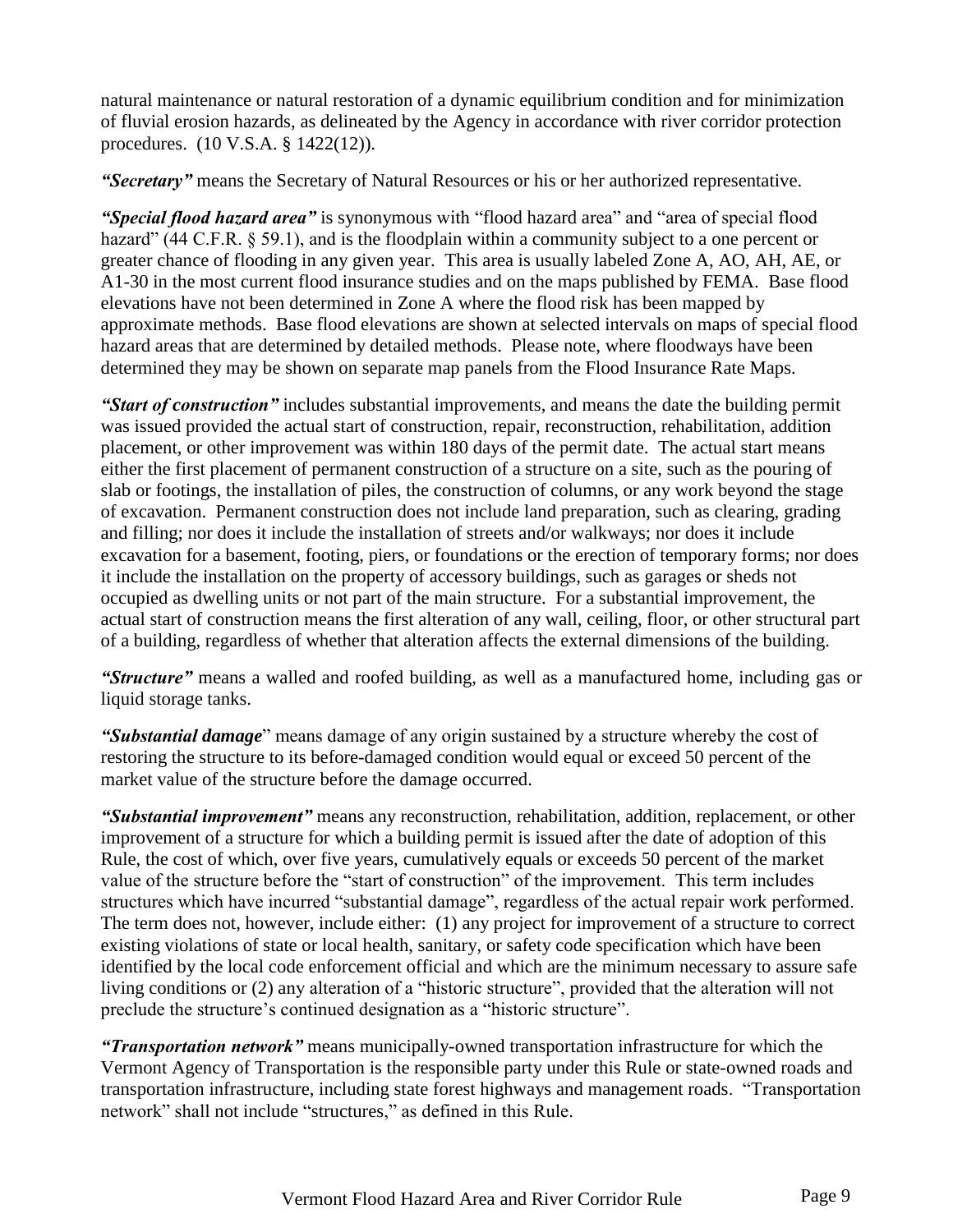*"Utility network"* means above or below ground linear facilities subject to 30 V.S.A. § 248 or 248a.

*"Violation"* means noncompliance with the requirements of this Rule.

*"Watercourse"* means any perennial stream and shall not include ditches or other constructed channels primarily associated with land drainage or water conveyance through or around private or public infrastructure.

*"Wet-floodproofing"* means permanent or contingent measures applied to a structure that prevent or provide resistance to damage from flooding by allowing water to enter the structure in accordance with Technical Bulletin 7 published by FEMA.

### **Subchapter 3 – Applicability; Exemptions; Prohibitions**

### <span id="page-9-0"></span>**§29-301 Applicability**

- (a) Except as provided in §29- 302 of this Rule:
	- (1) A person shall not engage in development exempt from municipal regulation within a flood hazard area or river corridor of a municipality that has adopted a flood hazard bylaw or ordinance under 24 V.S.A. Chapter 117 unless authorized by the Secretary in accordance with §29-303 or Subchapter 4 of this Rule, or
	- (2) In the case of a state-owned or operated institution or facility, the State shall not engage in development within a flood hazard area or river corridor, regardless of whether the municipality in which the development is located has adopted a flood hazard bylaw or ordinance, unless authorized by the Secretary in accordance with §29-303 or Subchapter 4 of this Rule. (10 V.S.A. § 754(a)(1)).
- (b) Lands to which this Rule applies:
	- (1) Flood Hazard Areas.
		- (A)Flood hazard areas shall be delineated in a manner consistent with the federal definition of *"area of special flood hazard"* (44 C.F.R § 59.1), i.e., that land in the floodplain within a community subject to a one percent or greater chance of flooding in any given year. (10 V.S.A. § 752(3)).
		- (B) Except as provided in subdivision (C) of this subsection, the flood hazard area shall be the area as shown on the most current flood insurance studies and maps published by the Department of Homeland Security, FEMA, NFIP, and as provided by the Secretary pursuant to 10 V.S.A. § 753.
		- (C) If there is disagreement with respect to the boundaries of the flood hazard area or the floodway, the applicant may contest the determination by providing a Letter of Map Amendment or Letter of Map Revision from FEMA, which shall constitute proof that the applicant's property is not located in the flood hazard area or floodway.
	- (2) River Corridors. River corridors shall be delineated by ANR's River Corridor and Floodplain Protection Program pursuant to 10 V.S.A. § 1427. Note, pursuant to 10 V.S.A. §§ 1422(12)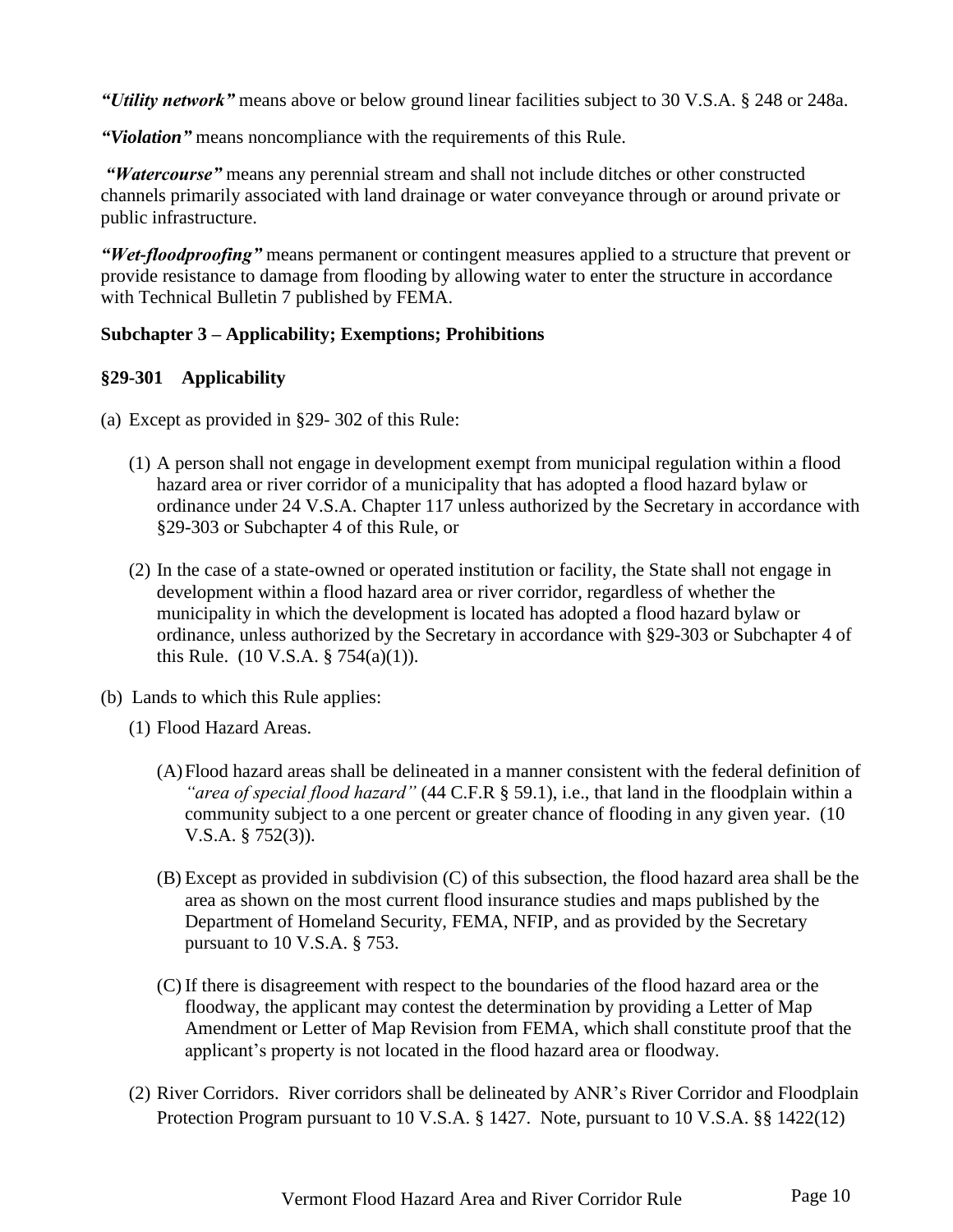and 1427, a separate river corridor protection procedure is available for applicants wanting to contest a river corridor delineation.

- (c) Base Flood Elevations and Floodway Limits in Flood Hazard Areas.
	- (1) An applicant must use base flood elevations and floodway limits provided by NFIP in the most current flood insurance studies and accompanying maps. Where an approximate flood hazard area has been delineated on rivers for which base flood elevations and floodway limits have not been provided by NFIP, or on lakes for which base flood elevations have not been provided by NFIP, it is the applicant's responsibility to develop the necessary data. The applicant shall use data provided by FEMA or state or federal agencies where available.
	- (2) For development along rivers and streams with watershed areas greater than two square miles, and where a flood hazard area has not been mapped, the Secretary may require base flood elevation and floodway data if documented flood damages or flood history exist indicating the risk of inundation hazards exist outside of the river corridor.

#### <span id="page-10-0"></span>**§29-302 Exemptions**

The following activities shall not require approval under this Rule:

- (1) The removal of a structure or the removal of any other improvement to property in whole or in part that is located in a flood hazard area or river corridor, so long as the ground elevations under and adjacent to the removed structure or improvement remain unchanged.
- (2) Maintenance or repair of development in the usual course of business. This does not include substantial improvements to structures.
- (3) Repair, maintenance, replacement, or reconstruction of transportation and utility networks provided that they are of approximately the same vertical and horizontal dimension. This exemption shall include the repaving of transportation networks.

#### <span id="page-10-1"></span>**§29-303 Prohibitions and Exceptions**

- (a) Development exempt from municipal regulation shall not be located within the floodway unless it meets the applicable requirements of Subchapter 4 of this Rule and the applicant must provide:
	- (1) Hydrologic and hydraulic analyses performed in accordance with standard engineering practice, by a registered professional engineer, certifying that the proposed development will not increase base flood elevations or velocities. The Secretary has determined that hydrologic and hydraulic analyses conducted in accordance with FEMA's *Guidelines and Standards for Risk Analysis and Mapping* are standard engineering practices; or
	- (2) Concurrence and approval from FEMA through the Conditional Letter of Map Revision review process confirming that the proposal meets the requirements of NFIP in 44 C.F.R. §  $60.3(d)(3)$  or  $(d)(4)$ .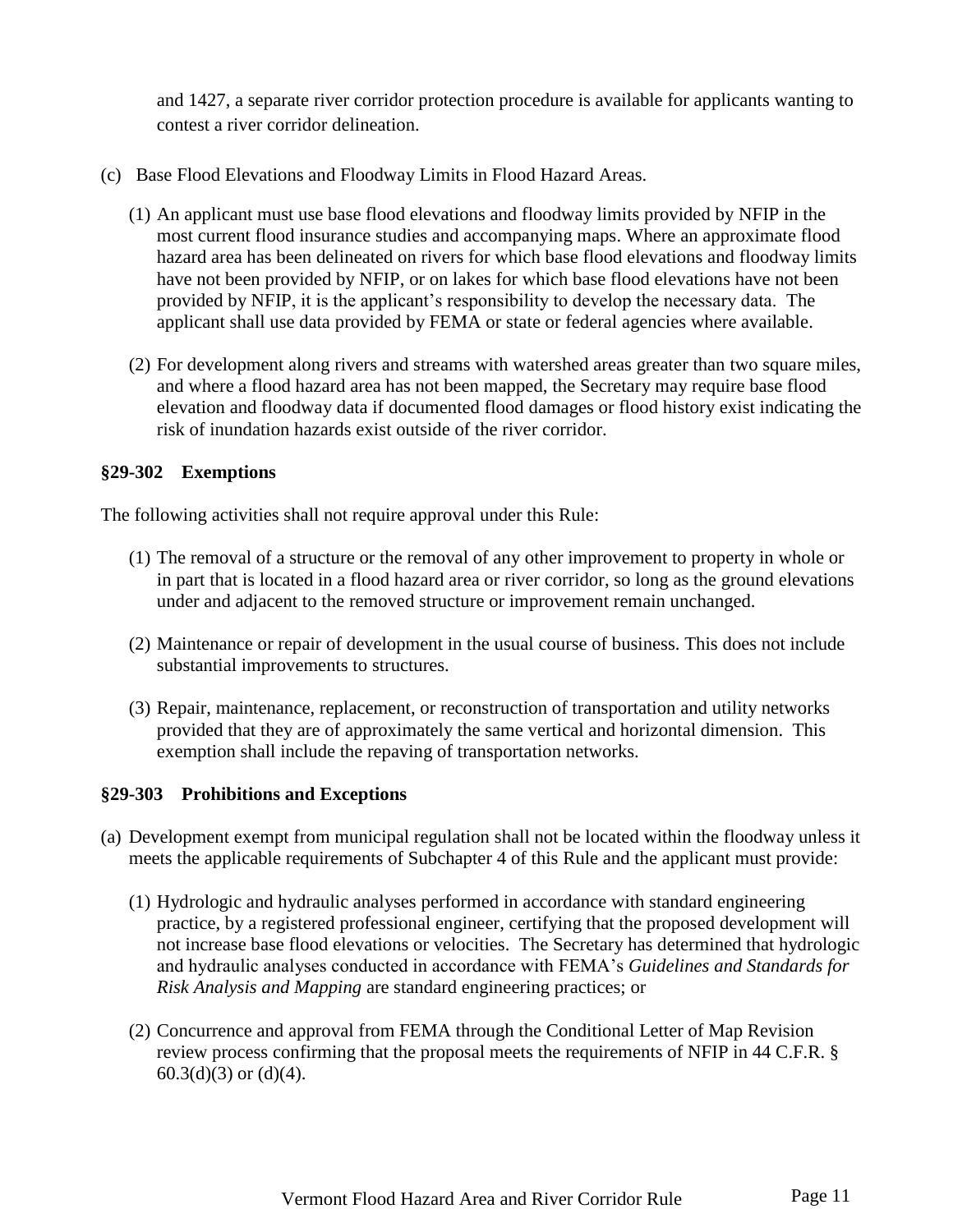- (b) Development exempt from municipal regulation shall not be allowed within the river corridor, except for:
	- (1) Redevelopment and infill development within designated centers and farm production areas provided that the distance between the redevelopment or infill development and the river or stream is no less than the shortest distance between immediately adjacent existing above ground development and such river or stream or, pursuant to subdivisions (A) and (B) of this subsection, if the Secretary determines that the proposed redevelopment or infill development will not cause or contribute to fluvial erosion hazards. Outside of designated centers and farm production areas, development shall be allowed within the river corridor if the Secretary determines that the proposed development will not cause or contribute to fluvial erosion hazards. The Secretary must find that a proposed development will not:
		- (A) cause the river reach to depart from or further depart from the channel width, depth, meander pattern, and slope associated with natural stream process and equilibrium conditions; and
		- (B) result in an immediate need or anticipated future need for stream channelization, as a result of the proposed development, that would increase flood elevations and velocities or alter the sediment regime triggering channel adjustments and erosion in adjacent and downstream locations.
	- (2) Bridges, culverts, utility crossings, and associated transportation and utility networks; dams; and functionally dependent uses that must be placed in or over rivers and streams. "Associated transportation and utility networks" means those transportation and utility networks connected to a bridge, culvert, or utility for the purpose of crossing a river or stream and do not include transportation or utility networks within the river corridor that merely run parallel to a river or stream.
	- (3) Public water accesses, if the applicant demonstrates and the Secretary finds that the recreational area provides access to the water for the general public and promotes the public trust uses of the water. The Secretary may require additional permit conditions that further the purpose of this Rule, including conditions that prohibit the State from actively managing the section of river associated with the public water access and requiring that the river be allowed to attain the channel width, depth, meander pattern, and slope associated with its equilibrium condition.
- (c) Development exempt from municipal regulation and located in the flood hazard area or river corridor shall not have fully enclosed areas that are below grade on all sides (including below grade crawlspaces and basements).

### **Subchapter 4 –Standards for Issuance of a Flood Hazard Area & River Corridor Permit**

### <span id="page-11-0"></span>**§29-401 Standards for Issuance of an Individual Permit or Authorization under a General Permit**

(a) No Adverse Impact Standard (NAI) – River Corridor. An individual permit or authorization under a general permit for development exempt from municipal regulation located solely within the river corridor shall be granted, if the development complies with §29-303(b) and (c).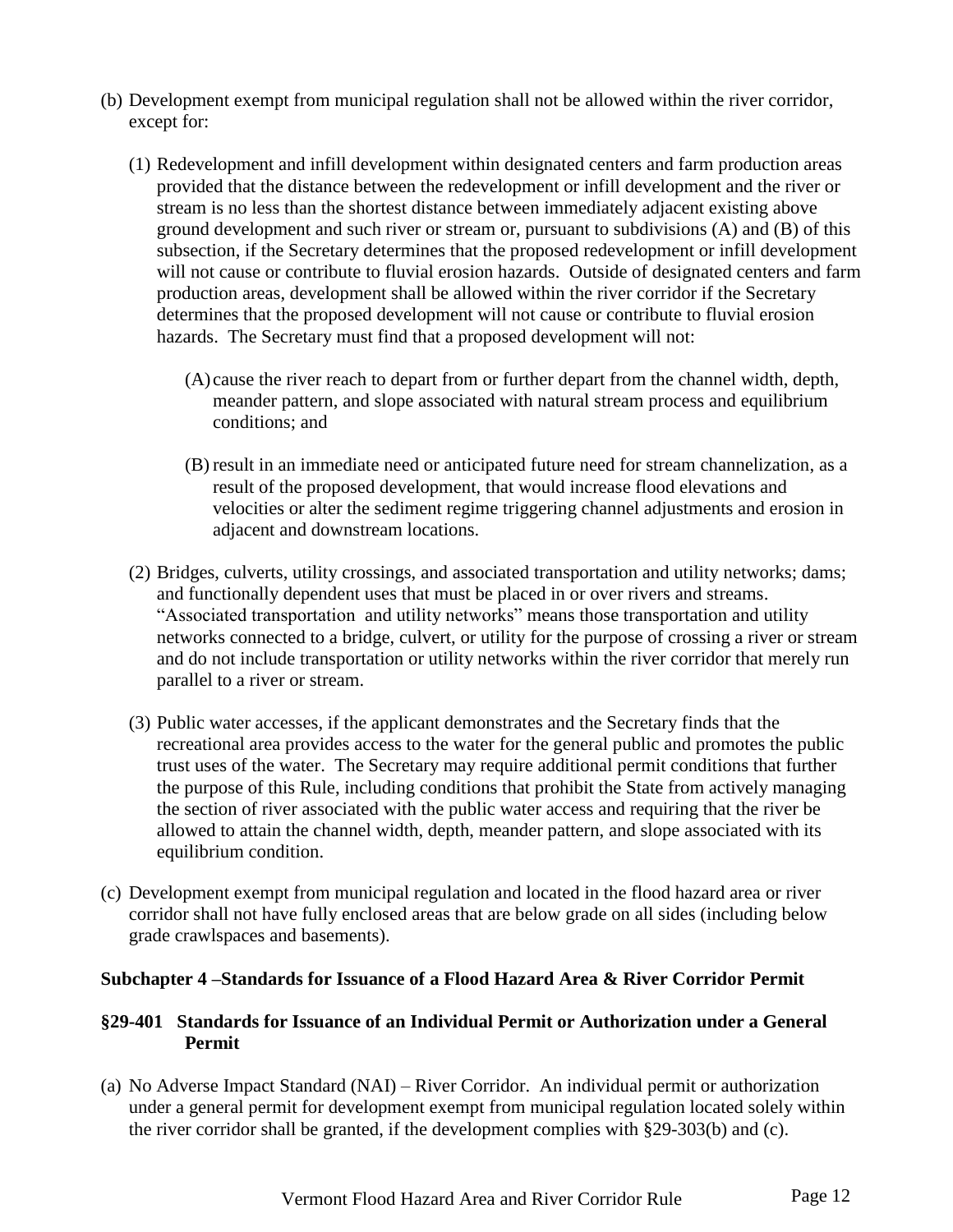- (b) Flood Hazard Area. An individual permit or authorization under a general permit for development exempt from municipal regulation located within the flood hazard area shall be granted if, pursuant to §29-401(c), the applicant demonstrates that the development:
	- (1) Will not adversely affect the public safety by increasing flood elevations, flood velocities, or decreasing flood storage volume; and
	- (2) Will not be in violation of NFIP Floodplain Management Criteria in 44 C.F.R. § 60.3.
- (c) In determining whether or not proposed development exempt from municipal regulation and located in the flood hazard area meets the criteria for permit issuance in §29-401(b) above, the Secretary shall apply the following standards:
	- (1) No Adverse Impact Standard (NAI) Compensatory Storage in Flood Fringe.
		- (A)Except as provided in  $\S$  401(c)(1)(C), development shall not decrease flood fringe storage capacity. Development that displaces floodwater storage in the flood fringe must provide compensatory storage to offset the impacts of the proposal, when the development will cause an increase or will contribute incrementally to an increase in the horizontal extent and level of flood waters during peak flows up to and including the base flood discharge. NAI volumetric analyses and supporting data must be provided by the applicant and certified by a registered professional engineer.
		- (B) The Secretary may require a hydraulic analysis to verify that a proposed development will not increase flood elevations or velocities on floodwaters that would materially impact adjacent landowners. Hydraulic analyses and supporting data must be provided by the applicant and certified by a registered professional engineer.
		- (C) Exceptions.
			- (i) The NAI requirement for compensatory storage may be waived for designs that have no more than a minimal effect on floodwater storage and will not divert floodwaters onto adjacent property. Examples of designs that have a minimal effect on floodwater storage include open foundation designs, utility work that is largely below grade, and minor above ground improvements such as fences or poles that minimally displace or divert floodwaters.
			- (ii) The NAI requirement for compensatory storage shall be waived for replacement structures provided:
				- (I) that there is no increase in the structure's footprint, and
				- (II) the proposal complies with the standards in §§ 29-401(a) and 29-401(c)(2)-(6)**.**
			- (iii)The NAI requirement for compensatory storage is waived for replacement structures relocated to a less hazardous location within the flood fringe provided that there is no increase in the structure's footprint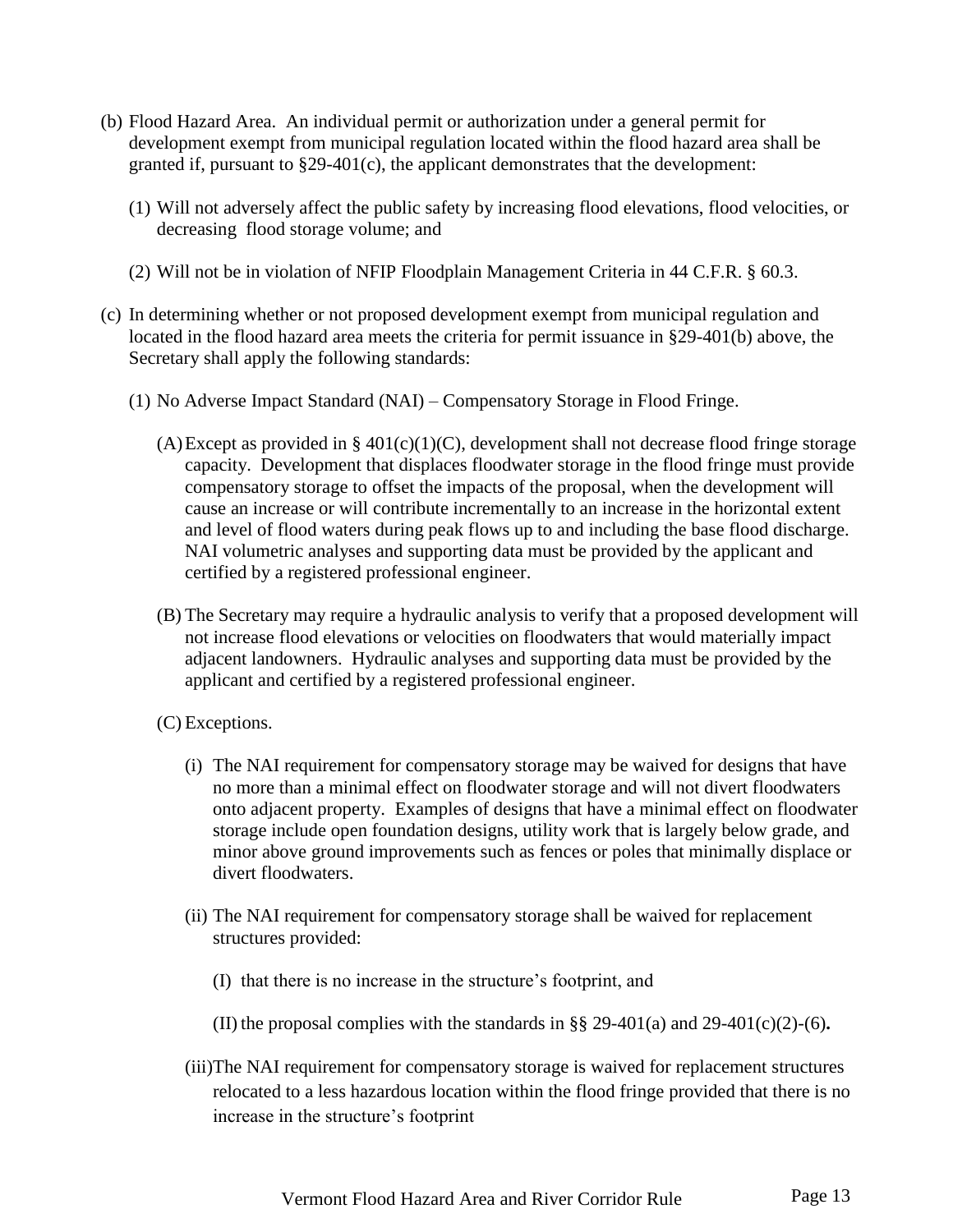- (2) Development must comply with the following requirements and shall be presumed to be reasonably safe from flooding if it complies with the following:
	- (A)Development must be designed, operated, maintained, modified, and adequately anchored to prevent flotation, collapse, or lateral movement of the structure;
	- (B) Development must be constructed with materials resistant to flood damage;
	- (C) Development must be constructed by methods and practices that minimize flood damage;
	- (D)Development must be constructed with electrical, heating, ventilation, plumbing and air conditioning equipment and other service facilities that are designed and/or located so as to prevent water from entering or accumulating within the components during conditions of flooding;
	- (E) Development must be constructed with adequate drainage to reduce exposure to flood hazards; and
	- (F) Fuel storage tanks (as needed to serve buildings in the flood hazard area) must be located a minimum of one foot above the base flood elevation and be securely anchored to prevent flotation, and protected from flood forces and debris; or storage tanks may be placed above or below ground, if securely anchored and certified by a qualified professional that the design is watertight and will resist buoyancy, scour and uplift forces, and that the fuel storage tank vent is located at least one foot above the base flood elevation.
- (3) Standards for structures.
	- (A)Except for critical facilities regulated by  $\S29-401(c)(3)(B)$  and structures that may be wetfloodproofed pursuant to  $\S29-401(c)(3)(C)$ , structures to be constructed, placed, replaced, substantially improved, or that have been determined to meet the definition of substantial damage in the flood hazard area shall:
		- (i) Be located such that the lowest floor is at least two feet above the base flood elevation. Support structures and other foundation members shall be certified by a registered professional engineer or architect as designed in accordance with ASCE 24-05, *Flood Resistant Design and Construction*, or shall be constructed with designs meeting this standard. Elevation must be documented, in as-built condition, with a FEMA Elevation Certificate, provided to the Secretary within 90 days of project completion; or
		- (ii) Have the lowest floor, including basement, together with attendant utility and sanitary facilities designed so that two feet above the base flood elevation the structure is watertight with walls substantially impermeable to the passage of water and with structural components having the capability of resisting hydrostatic and hydrodynamic loads and effects of buoyancy. A permit issued pursuant to this Rule shall not be issued until a registered professional engineer or architect has reviewed the structural design, specifications and plans, and has certified that the design and proposed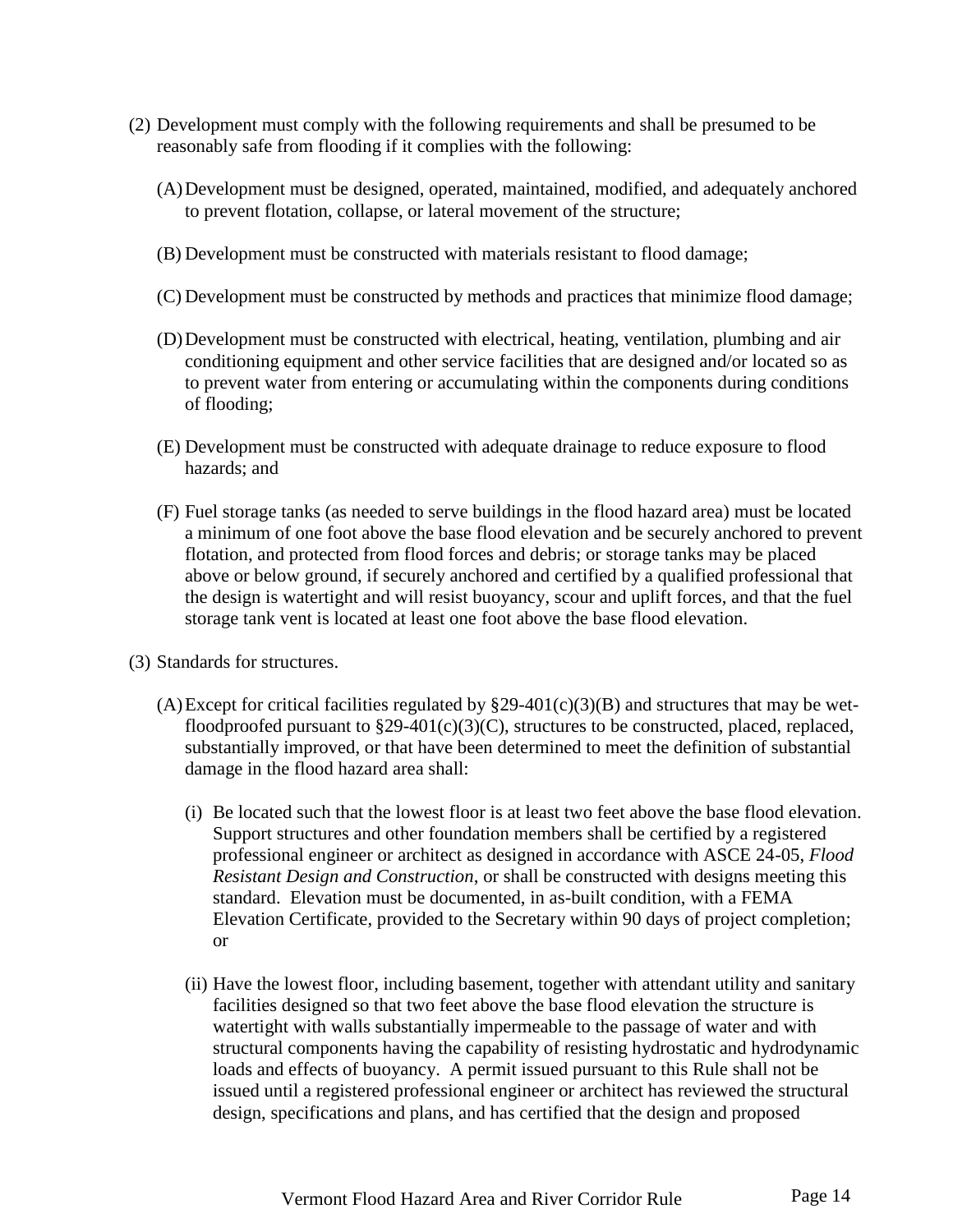methods of construction are in accordance with accepted standards of practice for meeting the provisions of this subsection.

- (B) Critical facilities to be constructed, placed, replaced, substantially improved, or that have been determined to meet the definition of substantial damage shall have the lowest floor elevated or floodproofed, pursuant to §29-401(c)(3)(A)(ii), to at least the 500-year flood elevation or two feet above the base flood elevation, whichever is greater.
- (C) The Secretary shall not issue a permit for fully enclosed areas that are above grade, below the lowest floor, below base flood elevation, and subject to flooding; or for structures used for parking or storage, such as barns, to be constructed, placed, replaced, substantially improved, or that have been determined to meet the definition of substantial damage, unless:
	- (i) The structure is solely used for parking of vehicles, storage, or building access, and such a condition is clearly stated in the permit;
	- (ii) The structure is designed to automatically equalize hydrostatic flood forces on exterior walls by allowing for the entry and exit of floodwaters. Such designs must be certified by a registered professional engineer or architect, or meet or exceed the following minimum criteria:
		- (I) A minimum of two openings on two walls having a total net area of not less than one square inch for every square foot of enclosed area subject to flooding shall be provided;
		- (II) The bottom of all openings shall be no higher than one foot above grade; and
		- (III) Openings may be equipped with screens, louvers, valves, or other coverings or devices provided that they permit the automatic entry and exit of floodwaters; and
	- (iii) The permit includes a condition requiring that the enclosed area below the base flood elevation will not be converted to another use and that the Secretary shall have the ability to inspect the exterior and interior of the enclosed area, with previous notification to the structure owner, to ensure that the enclosure is in compliance with the permit condition.
- (D)Structures to be constructed or substantially improved in Zone AO shall have the lowest floor, including the basement, elevated above the highest adjacent grade, at least as high as the depth number specified on the community's FIRM, or at least three feet if no depth number is specified. "Zone AO" is a sheet flow flood hazard area shown on the Flood Insurance Rate Map.
- (4) Trailers and vehicles. Recreational vehicles, equipment and boat trailers, portable toilets, and construction trailers placed in the flood hazard area must:
	- (A)Be on-site for fewer than 180 consecutive days,
	- (B) Be currently, registered, licensed, and ready for highway use, or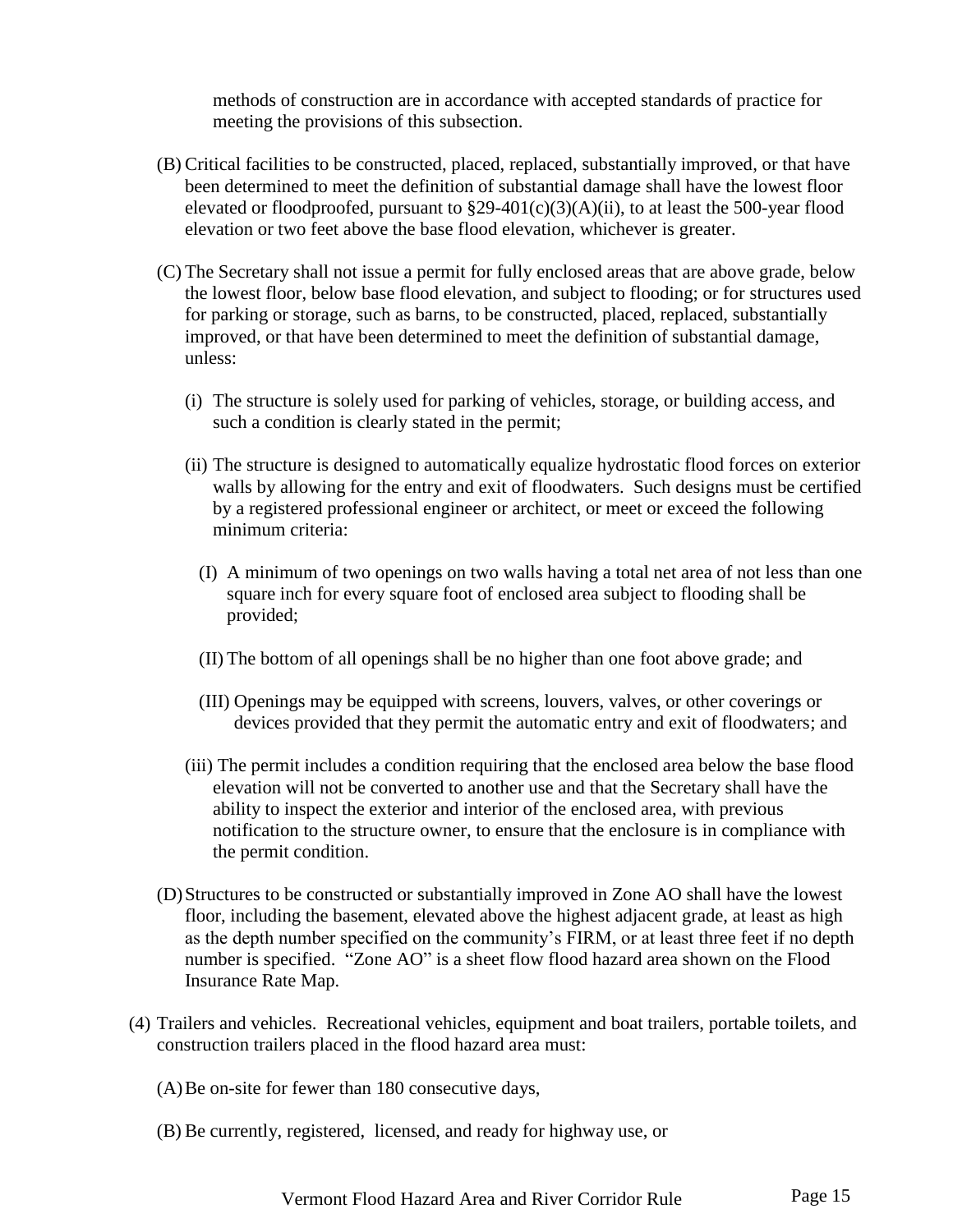(C) Meet the permit requirements of §§ 29-401(c)(2) and 401(c)(3), as appropriate.

- (5) Small accessory structures. A small accessory structure of 500 square feet or less that represents a minimal investment need not be elevated to the base flood elevation, provided the structure meets the criteria in §§ 29-401(c)(2) and  $401(c)(3)(c)(ii)$  and (iii).
- (6) Wastewater and potable water supplies. Wastewater and potable water supply systems shall be in compliance with state of Vermont Environmental Protection Rules, Chapter 1, Wastewater System and Potable Water Supply Rules.
- (d) (1) No practicable alternative standard for transportation and utility networks. If a transportation or utility network project associated with an existing encroachment cannot meet the requirements of §§ 29-401(a), (b), (c)(1), and (c)(2), the Vermont Agency of Transportation or utility must demonstrate to the Secretary of Natural Resources that there is not a practicable alternative by:
	- (A)Describing why the impacts of the transportation or utility network within the flood hazard area or river corridor cannot be avoided;
	- (B) Describing alternatives to the transportation or utility network and why they are not viable;
	- (C) Providing an analysis of impacts of the transportation or utility network;
	- (D)Providing actions to mitigate or minimize the impacts from the transportation or utility network; and
	- (E) Presenting the findings through public notification pursuant to §29-601(c).
	- (3) The Secretary of Natural Resources may not delegate the implementation of this subsection to any other state agency.

### **Subchapter 5 – General Permits; Administration**

### <span id="page-15-0"></span>**§29-501 Purpose and Applicability**

This subchapter sets forth a process for the development and issuance of general permits required by this Rule.

### <span id="page-15-1"></span>**§29-502 Types of General Permits**

- (a) The Secretary may issue general permits for discrete categories of development exempt from municipal regulation located in flood hazard areas or river corridors.
- (b) The Secretary may specify different types of reporting requirements in general permits, including reporting and non-reporting categories of activities. Activities seeking authorization under the reporting category shall submit an application for coverage under the general permit in accordance with §29-506 of this Rule and any additional application requirements specified in the general permit. Activities in a non-reporting category may proceed without the submission of an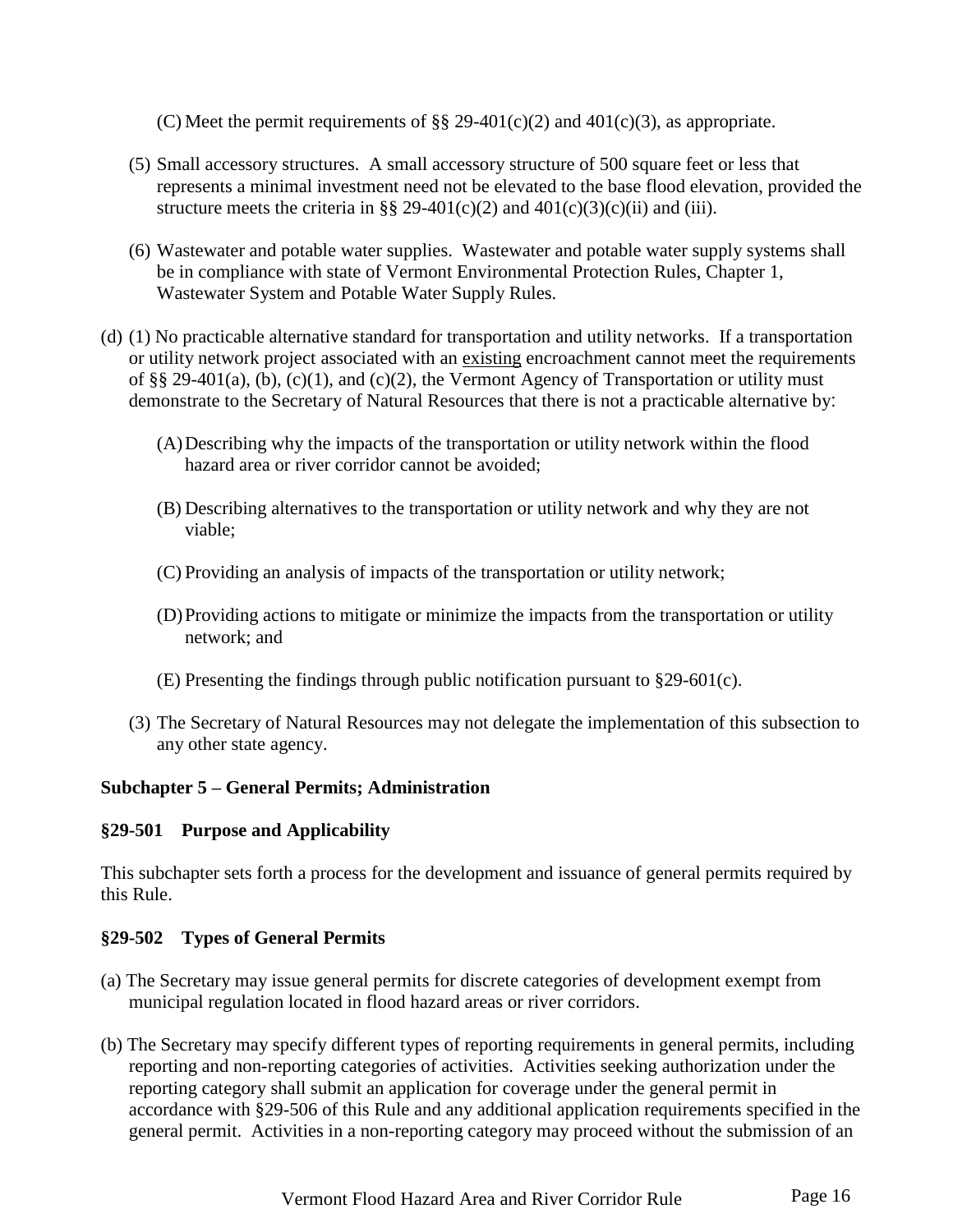application and are considered covered by the permit if eligible as specified in the permit and if conducted in compliance with all the applicable terms and conditions of the general permit.

### <span id="page-16-0"></span>**§29-503 Issuance of General Permits; Notice and Hearing; Public Comment Period**

- (a) The Secretary may prepare a draft general permit and shall provide notice of the draft within each geographic area to which the permit would apply and shall include at least all of the following:
	- (1) written notice to the clerk and administrative officer of the municipalities in the geographic areas covered by the general permit;
	- (2) written notice to each affected Vermont state agency and such other government agencies as the Secretary deems appropriate;
	- (3) notice to at least one newspaper that circulates generally within each geographic area to which the permit would apply;
	- (4) posting of the notice and a copy of the general permit on the Department's webpage;
	- (5) mailing notice and a copy of the proposed general permit to any individual, group, or organization upon request;
	- (6) mailing a copy of the notice and a copy of the proposed general permit to the chairs of the House Committees on Commerce and Economic Development; Fish, Wildlife and Water Resources; and Natural Resources and Energy; and the chairs of the Senate Committees on Economic Development, Housing and General Affairs and on Natural Resources and Energy. With this mailing, the Secretary shall also include a brief summary of any scientific information on which the proposed general permit is based. If the Secretary proposes to amend a general permit previously issued under this chapter the Secretary shall also include an annotated text showing changes from the existing permit.
- (b) The notice of the draft general permit shall:
	- (1) accurately summarize the proposed general permit, including a summary of eligible activities and its terms and conditions;
	- (2) indicate how and where copies of the proposed permit can be obtained and information on the procedure for submitting comments and requesting a public information meeting;
	- (3) contact information; and
	- (4) the deadline for submission of comments and the request for a public information meeting.
- (c) The Secretary shall provide a period of not less than 30 days following the date of publication in newspapers of general circulation during which any person may submit written comments on the proposed general permit.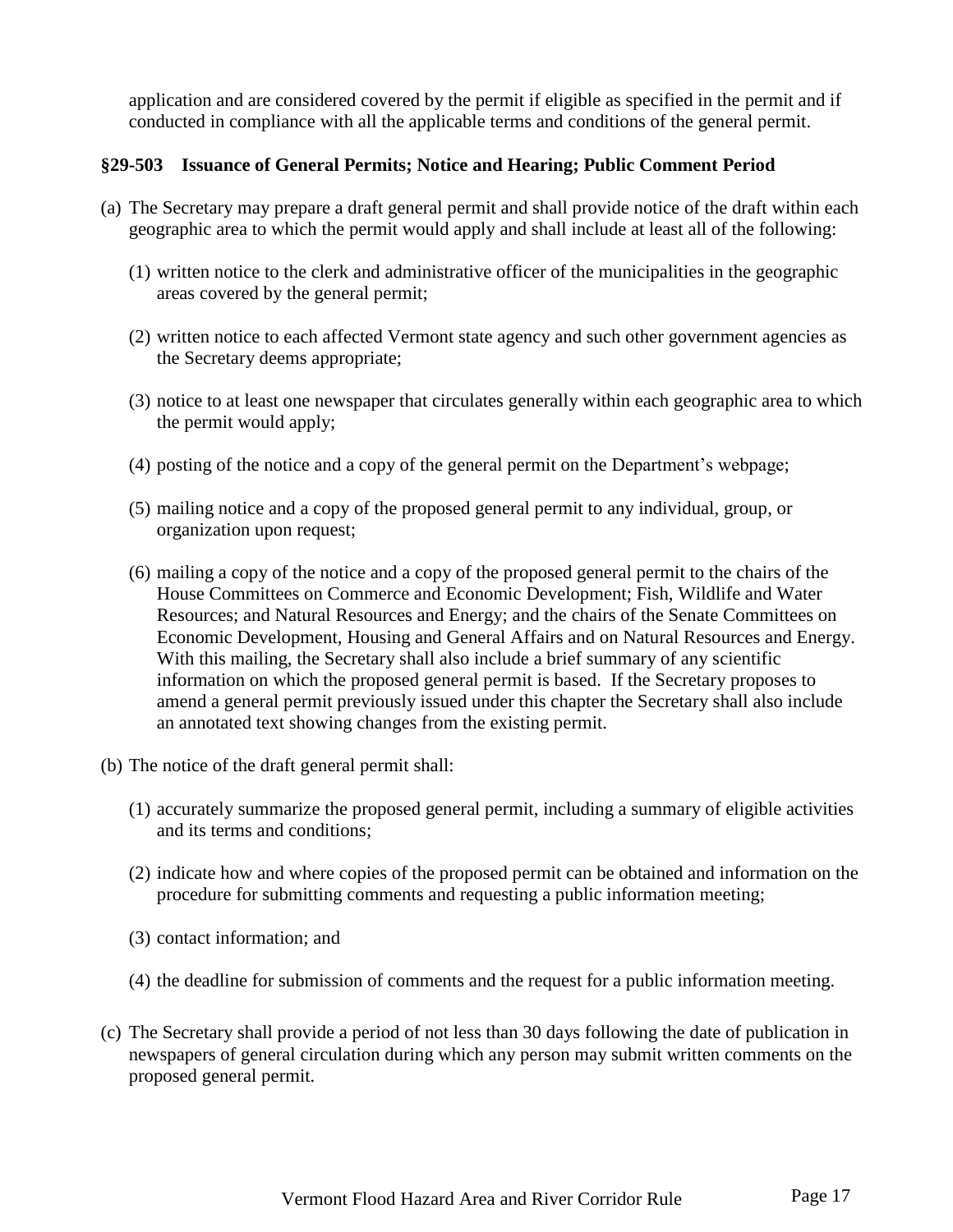- (d) Any request for a public meeting shall be submitted to the Secretary in writing no later than the end of the public comment period. The Secretary shall hold a public meeting if one is requested. The Secretary shall publish notice of any public meeting at least 30 days prior to the meeting. Notice shall be given in the same manner as notice of the draft general permit, except that the Secretary need not set a new comment deadline or provide, with the notice of the meeting, a copy of the proposed general permit to any person or entity to which the Secretary has already provided a copy. Any person shall be permitted to submit oral or written statements and data concerning the proposed general permit at the informational meeting. All statements, comments, and data presented at the meeting shall be retained by the Secretary and considered in the formulation of the Secretary's determinations regarding the final general permit.
- (e) The Secretary may adopt a final general permit following consideration of any written comments submitted on the general permit and any statements, comments and data presented at a public information meeting on the permit. Where the Secretary decides, in adopting a final general permit, to overrule substantial arguments and considerations raised for or against the original proposal, the Secretary's final adoption of the final general permit shall include a responsiveness summary stating the reasons for the Secretary's decision.
- (f) The Secretary shall provide copies by direct mail or email of any final general permit and a response summary addressing all substantial arguments and considerations received during the public comment period to all persons receiving notice prior to or during the comment period and to all persons who file timely written comments.

# <span id="page-17-0"></span>**§29-504 Duration of General Permit and Authorizations Under the General Permit**

- (a) A general permit shall be valid for a period of five years from the date of issuance, unless the Secretary specifies a shorter period of time.
- (b) Authorizations under the general permit shall be valid for an indefinite term from the date of issuance, unless the Secretary specifies a shorter period of time. If the authorization is for an indefinite term, it shall be recorded in the land records of the municipality in which the permitted project is located.

### <span id="page-17-1"></span>**§29-505 Modification of General Permit**

The Secretary may modify a general permit in the same manner as described in §29-503 of this Rule.

### <span id="page-17-2"></span>**§29-506 Authorizations Under the General Permit**

- (a) Purpose. This section sets forth a process for the issuance of authorizations under a general permit.
- (b) Application for coverage under the general permit.
	- (1) An applicant for coverage under the general permit shall comply with all application requirements in the general permit that are applicable to the proposed activity. Activities may be listed in a reporting category that may become eligible under a non-reporting category where certain standards are met. Proponents of reported activities that have such eligibility standards shall contact the Secretary for a determination to proceed under a non-reporting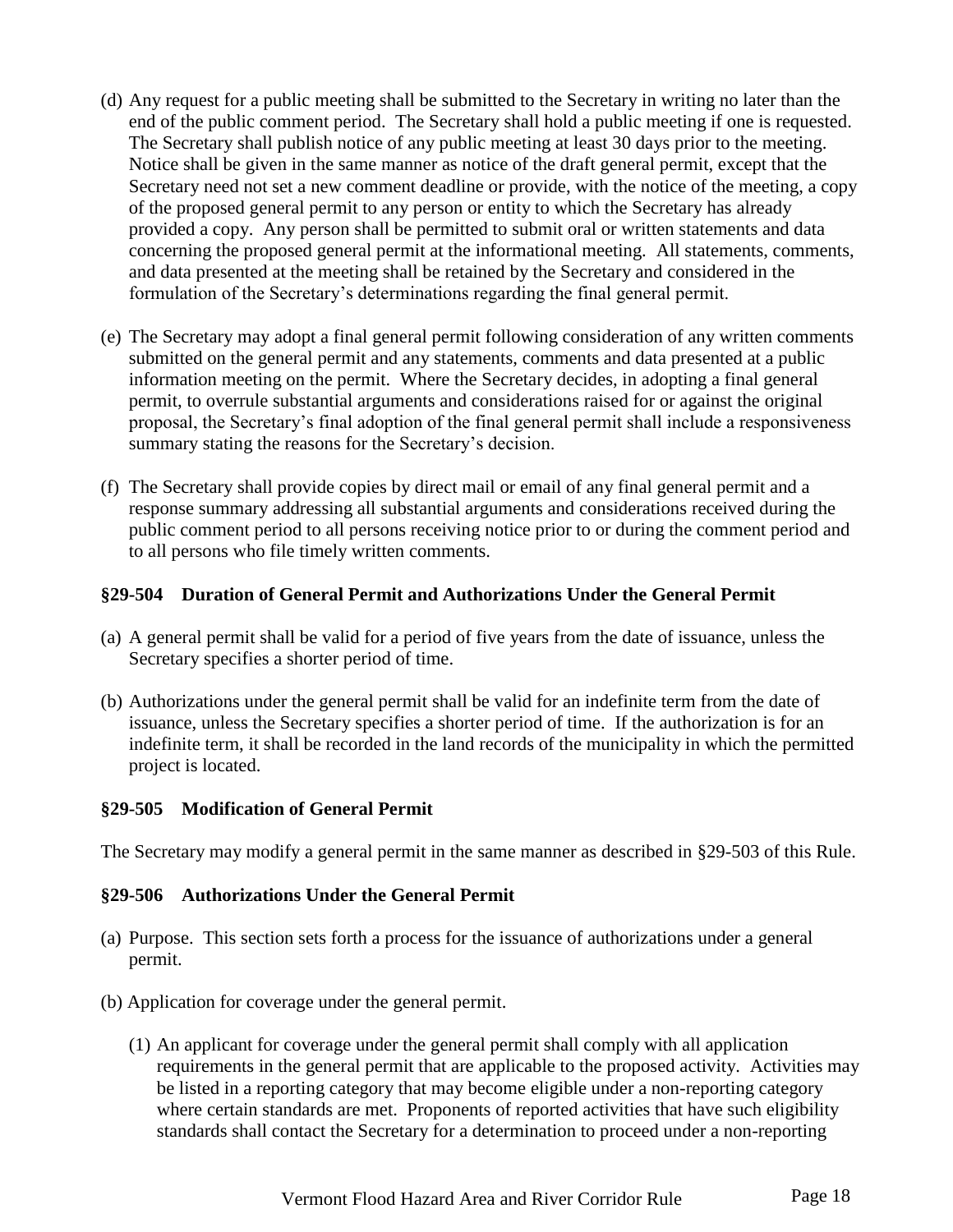category. Activities required to proceed under a reporting category must submit a completed application form with all necessary attachments and fees and all other application information required by the general permit and Secretary.

- (2) An applicant proposing to conduct an activity that is a non-reporting activity under the general permit does not need to submit an application to the Secretary as long as the activity is eligible as specified in the permit and if the activity is conducted in compliance with all the applicable terms and conditions of the general permit.
- (3) The Secretary may require an applicant to submit any additional information that the Secretary considers necessary in order to make a decision on the issuance or denial of an authorization. The Secretary may deny coverage if the requested information is not provided within 60 days of the Secretary's request.
- (4) Activities that are listed in a reporting category that are required to submit an application, shall submit a completed application form with all necessary attachments and fees and all other application information required by the general permit and the Secretary.
- (5) The Secretary may require an applicant to submit any additional information that the Secretary considers necessary to make a decision on the issuance or denial of authorization. The Secretary may deny authorization under the general permit if the project proponent does not provide requested information to the Secretary within 60 days of the Secretary's request.
- (c) Public notice of application under the general permit.
	- (1) Once the Secretary determines that an application is complete, the applicant shall provide notice, on a form provided by the Secretary, to the clerk of the municipality in which the activity is proposed, to the local and regional planning commissions, and to the owners of land adjoining the site of the proposed activity.
	- (2) The applicant shall provide a copy of this notice to the Secretary, with such confirmation as the Secretary deems adequate to demonstrate that the clerk, planning commissions, and adjoining landowners have received the notice.
	- (3) Following receipt of the notice, the Secretary shall post the notice on the Agency's website and provide an opportunity of at least ten working days for written comment regarding whether the application complies with the terms and conditions of the general permit under which coverage is sought.
- (d) Issuance or denial of authorizations under the general permit. Proponents of activities for coverage under the general permit shall have the burden to show that a proposed activity complies with this Rule, the standards set forth in this Rule, and any requirements in the general permit applicable to the proposed activity.
	- (1) The Secretary may issue an authorization under a general permit after determining that each of the following applies:

(A)The filings required in §29-506(b) and (c) are complete;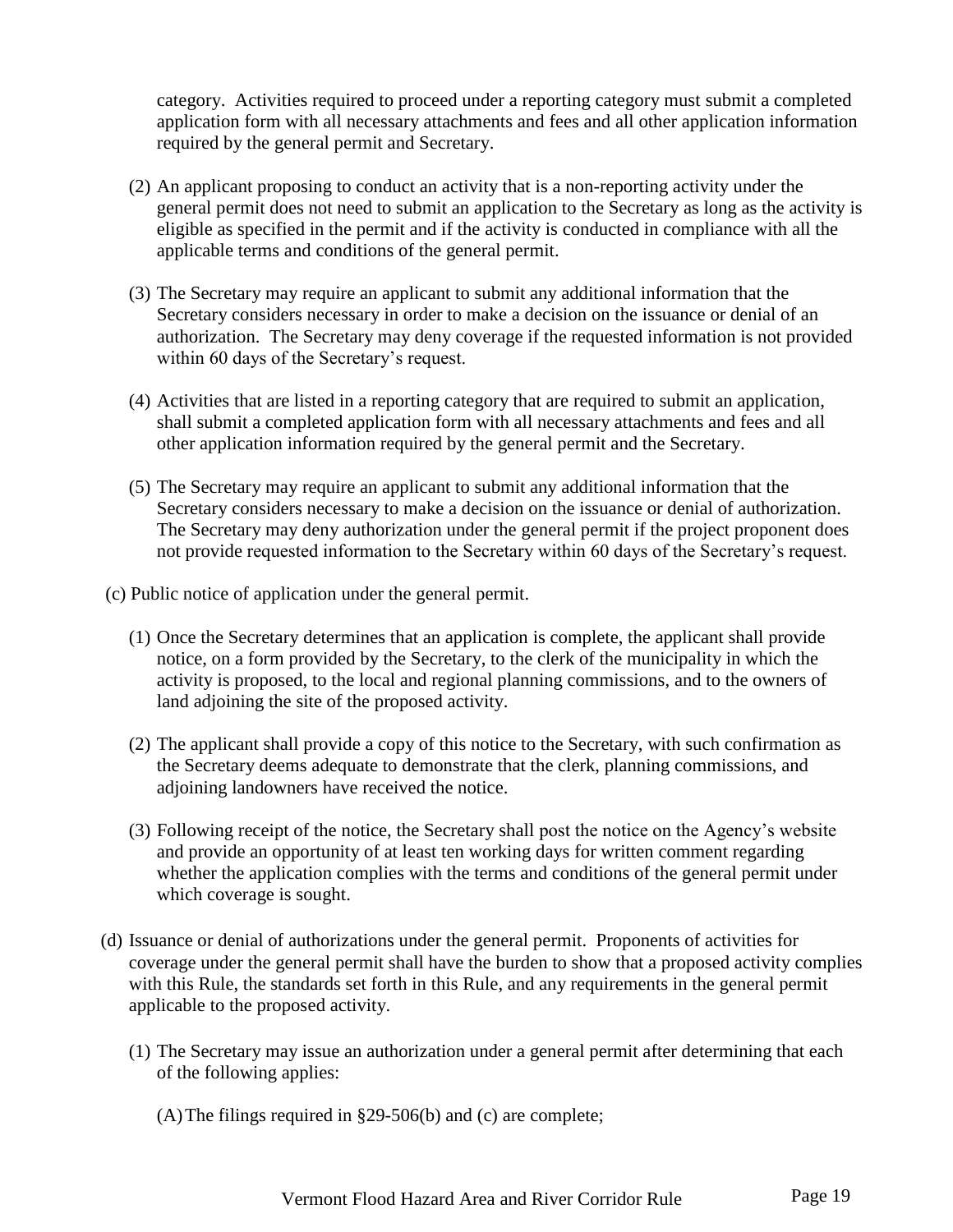- (B) The activity is eligible for coverage under and will meet the terms and conditions of the general permit; and
- (C) The activity will meet the standards set forth in this Rule.
- (2) The Secretary may deny a request for a general permit authorization and require application for an individual permit as provided in Subchapter 6 of this Rule.
- (3) Denials of an authorization under a general permit shall be issued in writing, stating the reasons for the denial.
- (e) Notice of issuance or denial of permit. The Secretary shall provide notice of the issuance or denial of the permit to the clerk of the town in which the project is located and each abutting landowner and to any person who files written comments on the application.
- (f) Transfer of authorization. A permittee may transfer an authorization by submitting a notice of transfer on a form provided by the Secretary. The notice shall be submitted at least five days prior to transfer and shall include, at a minimum, the name and address of the new permittee, the name and address of the former permittee, the date of transfer, and a statement signed by the new permittee stating that the permittee had read and is familiar with the terms and conditions of the permit and the authorization and agrees to comply with the permit and authorization.
- (g) Changes to authorized activity. The permittee shall notify the Secretary of any planned changes to the authorized activity prior to carrying out such changes. The Secretary may require the permittee to submit additional information on the proposed change. The Secretary shall determine the appropriateness of continued authorization under the general permit and may require an amendment to the authorization, including renoticing the project for public comment, or may require that the permittee apply for an individual permit.
- (h) Revocation of authorization. The Secretary may, after notice and opportunity for a hearing, revoke or suspend, in whole or in part, an authorization under a permit for cause, including:
	- (1) violation of the terms or conditions of the permit;
	- (2) obtaining authorization by misrepresentation or failure to fully disclose all relevant facts;
	- (3) a change in any condition that requires either a temporary or permanent reduction or elimination of the authorized activity.
- (i) Requiring coverage under an individual permit. The Secretary may require any applicant for or permittee authorized under a general permit to apply for an individual permit. The Secretary may require an individual permit if any one of the following applies:
	- (1) In consideration of each of the following factors:
		- (A)the current physical condition and flood loss history of the flood hazard area within which the activity would occur;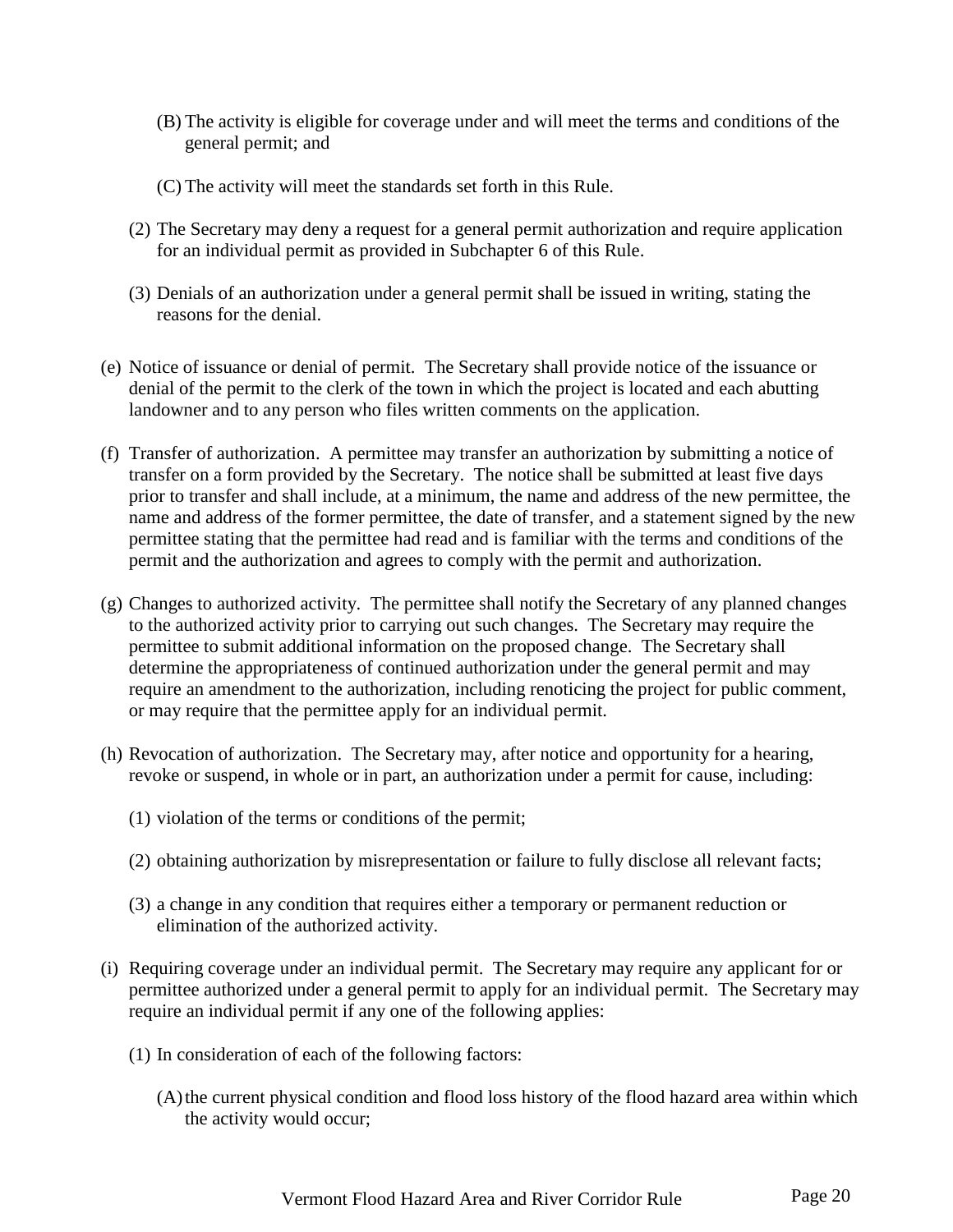- (B) the size and scope of the applicant's or permittee's activity;
- (C) the quantity and nature of the activity; and

(D)other relevant factors.

- (2) The permittee is not in compliance with the terms and conditions of the general permit.
- (3) The application does not qualify for coverage under a general permit issued by the Secretary.
- (4) A change has occurred in the availability of demonstrated technology or practices for the activity.
- (5) NFIP requirements have been adopted that conflict with one or more provisions of a general permit issued under this Rule.
- (j) If the Secretary finds that a permittee authorized by a general permit is required to apply for an individual permit, the Secretary shall so notify the permittee. This notice shall include a brief statement of the reasons for this decision, an application form, a statement setting a time for the permittee to file the application, and a statement that on the effective date of the individual permit, the permittee's authorization under the general permit shall automatically terminate. The Secretary may grant additional time upon request of the applicant.
- (k) Requiring authorization under a general permit.
	- (1) The Secretary may require any person applying for an individual permit to apply for coverage under a general permit provided the Secretary finds the activity complies with all terms and conditions of the general permit and the discharge is more appropriately covered under the general permit.
	- (2) Any permittee subject to an individual permit shall be authorized under the terms of a general permit upon issuance of a notice by the Secretary authorizing the activity under the general permit. The individual permit's applicability to the permittee is automatically terminated on the effective date of the authorization under the general permit.

#### **Subchapter 6 – Individual Permits**

#### <span id="page-20-0"></span>**§29-601 Individual Permits**

- (a) Purpose. This section sets forth a process for the issuance of individual flood hazard area permits.
- (b) Application.
	- (1) An applicant for an individual permit shall submit a completed application form with all necessary attachments and fees.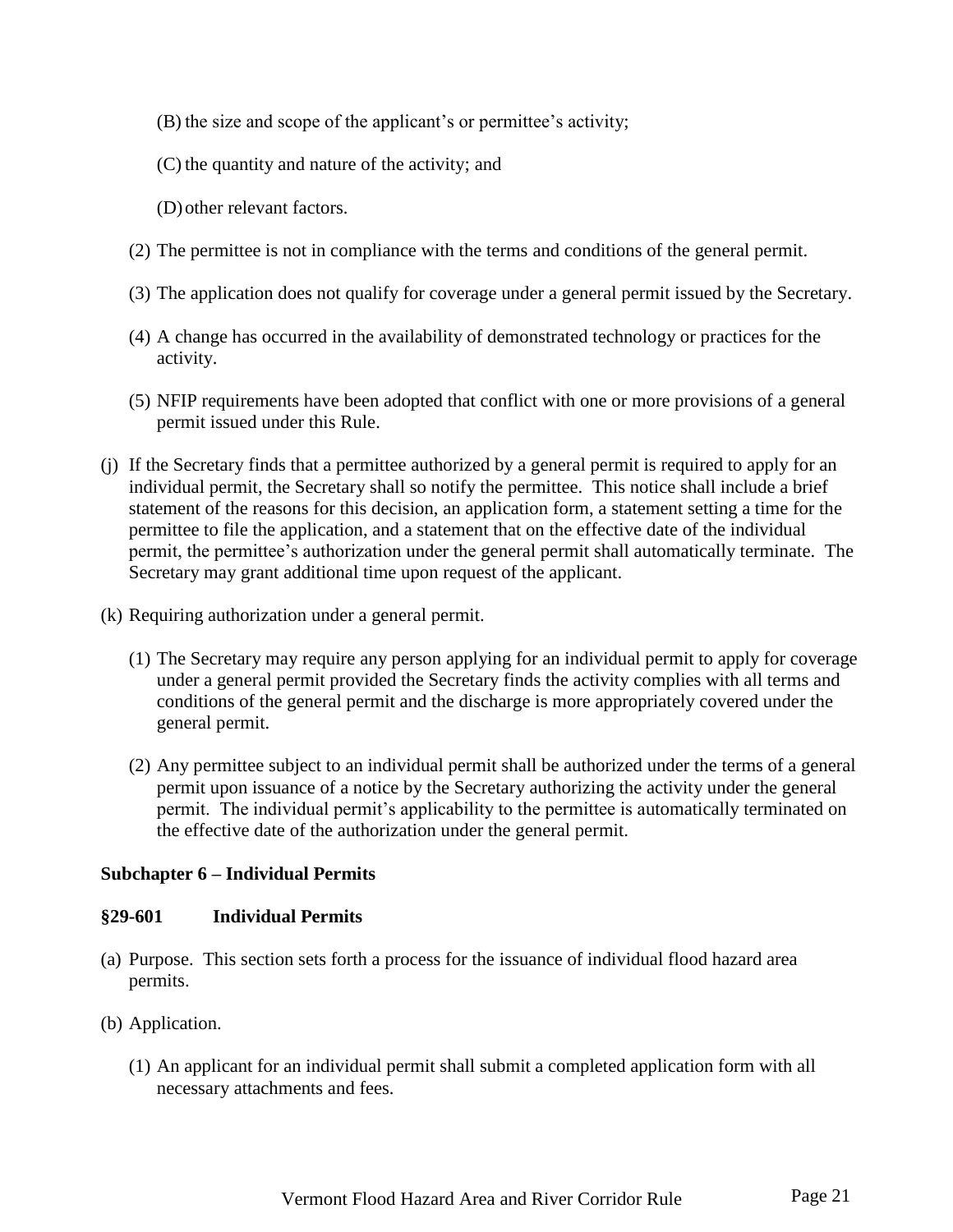- (2) The Secretary may require an applicant to submit additional information that the Secretary considers necessary to make a decision on the issuance or denial of an individual permit. The Secretary may deny the individual permit if the requested information is not provided within 60 days of the Secretary's requests.
- (c) Public notice. Upon a determination by the Secretary that an application is complete, the applicant shall file a copy of the application for posting by the town clerk of the town in which the development is located, and shall mail a copy of the application to each abutting landowner. The names of these property owners shall be provided on the application.
- (d) Public comment on individual permit application. The applicant shall notify the Secretary that the applicant has provided notice to the town clerk and abutting landowners as required by §29- 601(c) of this Rule. The Secretary shall post notice on the Agency's website and shall provide an opportunity for public comment on the application for no less than ten days. At the Secretary's discretion, the Secretary may provide additional notice of the permit application and may conduct a public meeting to receive additional public comment.
- (e) Issuance or denial of individual permit.
	- (1) The Secretary may issue an individual permit after determining that:
		- (A)The filings required by §§29-601(b) and (c) are complete;
		- (B) The activity will meet the standards set forth in §29- 303(b) and (c) and Subchapter 4 of this Rule.
	- (2) Denials for an authorization under an individual permit shall be issued in writing, stating the reasons for the denial.
- (f) Notice of issuance or denial of permit. The Secretary shall provide notice of the issuance or denial of the permit to the clerk of the town in which the project is located and each abutting landowner and to any person who files written comments on the application.
- (g) Transfer of individual permit. A permittee may transfer an individual permit by submitting a notice of transfer on a form provided by the Secretary. The notice shall be submitted at least ten days prior to transfer and shall include, at a minimum, the name and address of the new permittee, the name and address of the former permittee, the date of transfer, and a statement signed by the new permittee stating that he/she has read and is familiar with the terms and conditions of the individual permit and agrees to comply with the individual permit.
- (h) Changes to authorized activity. The permittee shall notify the Secretary of any planned changes to the authorized activity prior to carrying out such changes. The Secretary may require the permittee to submit additional information on the proposed change. The Secretary may require an amendment to the individual permit, which may require re-noticing of the project for public comment.
- (i) Revocation of individual permit. The Secretary may, after notice and opportunity for a hearing, revoke or suspend, in whole or in part, an individual permit for cause, including: